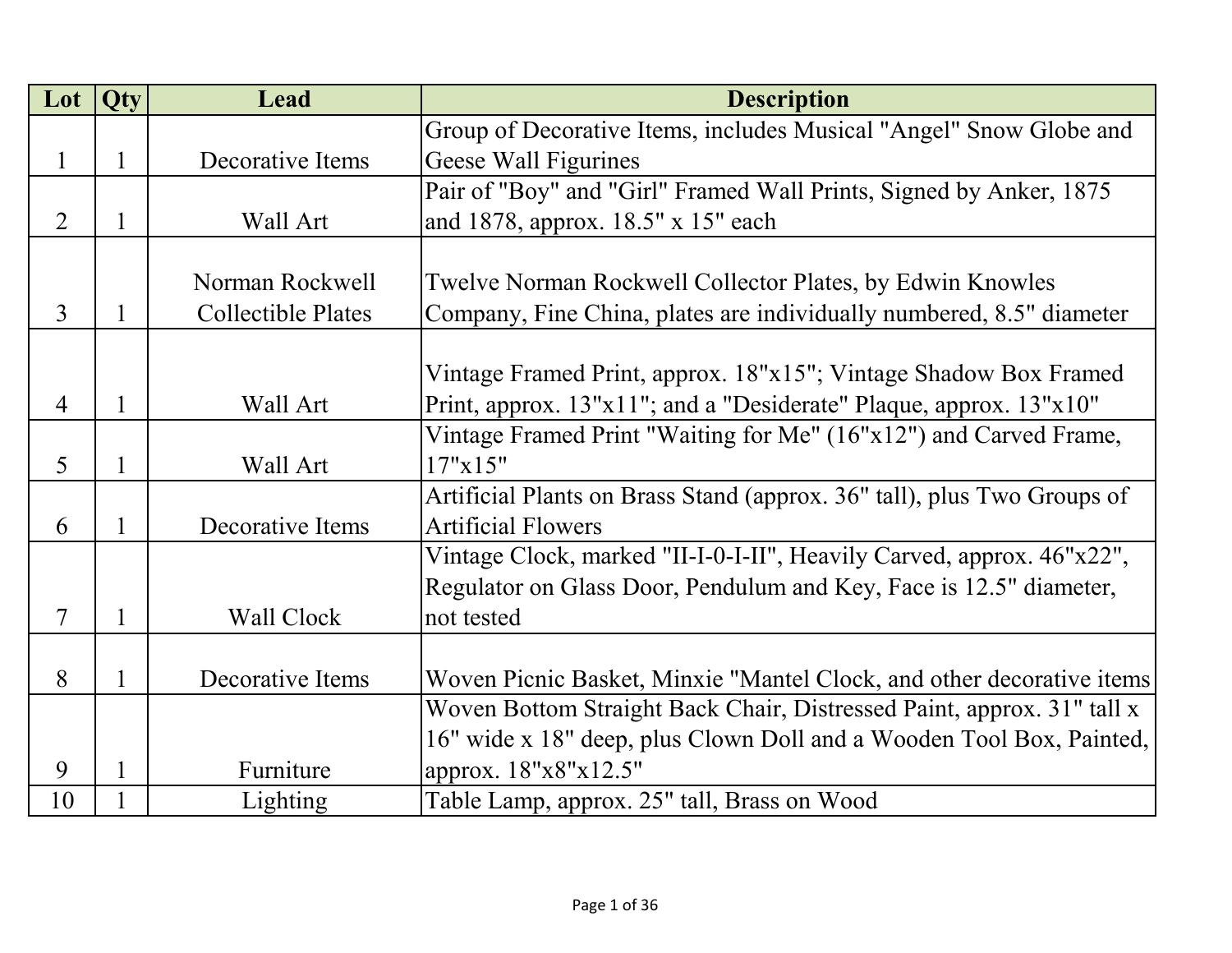| Lot | Qty          | Lead               | <b>Description</b>                                                    |
|-----|--------------|--------------------|-----------------------------------------------------------------------|
|     |              |                    | Group of Decorative Items, includes Tin Storage Boxes, Wooden         |
| 11  | 1            | Decorative Items   | Windmill Jewelry Box, Candle Holder, and Vintage Vase                 |
|     |              |                    | Matching Pair of McCoy Flower Vases, with Tulip Design, plus Two      |
|     |              |                    | Stone Candle Holders, Two Wooden Candle Holders, and other            |
| 12  | 1            | Decorative Items   | Decorative Items                                                      |
|     |              |                    | Pair of Matching Boudoir Lamps, Brass on Marble Stand, approx. 13"    |
| 13  | 1            | Lighting           | tall, plus Springhill Methodist Church Plate (cracked)                |
|     |              |                    | Drexel Dresser, Ten Drawers, Light Wood Stain, approx. 62"x19"x33",   |
|     |              |                    | plus a Matching Mirror, approx. 47"x33"; matches Lot #23 and Lot #36; |
|     |              |                    | Please Note: contents not included and must be moved from second      |
| 14  | $\mathbf{1}$ | Furniture          | floor                                                                 |
| 15  |              | <b>Quilt Rack</b>  | Quilt Rack, Spindle Design, approx. 31" tall x 25" wide x 5" deep     |
|     |              |                    | Wooden Rocking Chair, Distressed Paint, approx. 33" tall x 16" wide x |
| 16  | 1            | Furniture          | 19" deep, with Cushions                                               |
|     |              |                    | Lane Cedar Chest, Allvista, VA, Lined Compartments, approx. 46" long  |
|     |              |                    | x 18" deep x 23" tall, Excellent Condition, with Push Button Lock;    |
| 17  | 1            | Furniture          | Please Note: must be moved from second floor                          |
|     |              |                    | Pink Vase with Stand (approx. 20" tall) with Artificial Flowers, Two  |
| 18  | 1            | Decorative Items   | Woven Baskets, and Scottie Stuffed Dog Pillow                         |
|     |              |                    | Maple One Piece Table/Floor Lamp, approx. 59" tall x 14" wide, needs  |
| 19  | 1            | Furniture/Lighting | some repair                                                           |
|     |              |                    | Framed and Double Matted Print of "D. Rich Hall Campbell              |
| 20  |              | Wall Art           | University", #36 of 250, by Martin Barry, approx. $24"x20"$           |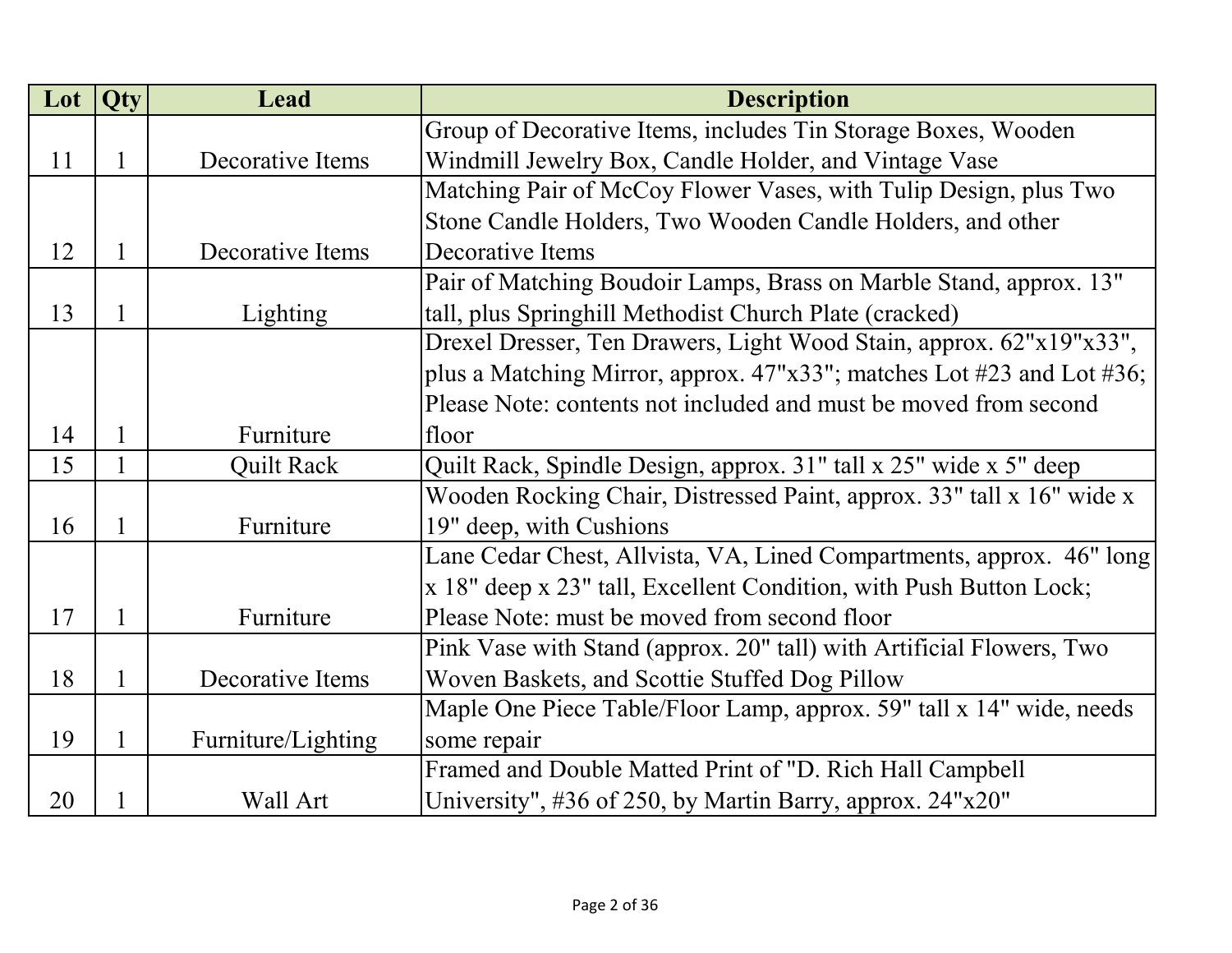| Lot | Qty          | <b>Lead</b>                 | <b>Description</b>                                                     |
|-----|--------------|-----------------------------|------------------------------------------------------------------------|
|     |              |                             |                                                                        |
| 21  | 1            | Doll and Doll Bed           | Doll Bed, approx. 26"x13"x12", with "Sweetie Pie" Doll by Effanbee     |
|     |              |                             |                                                                        |
|     |              |                             | Group of Decorative Items, includes Two Hand Painted Lamps with        |
|     |              |                             | Globes, approx. 14" tall each; Hand Painted Vase, approx. 8"x6"; and a |
| 22  | $\mathbf{1}$ | Decorative Items            | Hand Painted Pottery Pitcher, marked "Colonial 1958", approx. 11"      |
|     |              |                             | Drexel Bed, matches Lot #14 and Lot #36, Headboard has Two Cabinets    |
|     |              |                             | with Sliding Doors, Headboard is approx. 56"x9.5"x39", Bed is approx.  |
|     |              |                             | 76"x53", with Bed Linens; Please Note: contents not included and must  |
| 23  | 1            | Furniture                   | be moved from second floor                                             |
|     |              |                             | Hand Painted Trunk, Floral Design, Papered Interior, approx.           |
| 24  | 1            | Trunk                       | 30"x15"x16"; Please Note: must be moved from second floor              |
|     |              |                             | Doll Bed, approx. 26"x13"x12", with Two Sunbonnet Babies and Baby      |
| 25  | 1            | Dolls and Doll Bed          | Doll, approx. 12" long                                                 |
|     |              |                             | Wooden Children's Schoolhouse Desk, approx. 23"x17"x25", plus          |
| 26  | 1            | <b>Children's Furniture</b> | Wooden Children's Chair, approx. 22"x11"x12"                           |
|     |              |                             | "Taffy" Sweet Inspiration by Gorham Doll and Dollhouse Doll by         |
| 27  | $\mathbf{1}$ | Dolls                       | Schmid, approx. 24" tall each                                          |
|     |              |                             | Framed Needlepoint "School Days", Framed Needlepoint "Jesus Loves      |
|     |              |                             | Me", Boy and Girl Plaque, Vintage Firestone Clock Radio (not tested),  |
| 28  | 1            | Decorative Items            | and a GE Cassette Tape Recorder (not tested)                           |
|     |              | Furniture/Decorative        | Woven Bottom Wood Stool, approx. 18.5"x12"16", plus Oriental Urn       |
| 29  |              | Items                       | with Artificial Plant                                                  |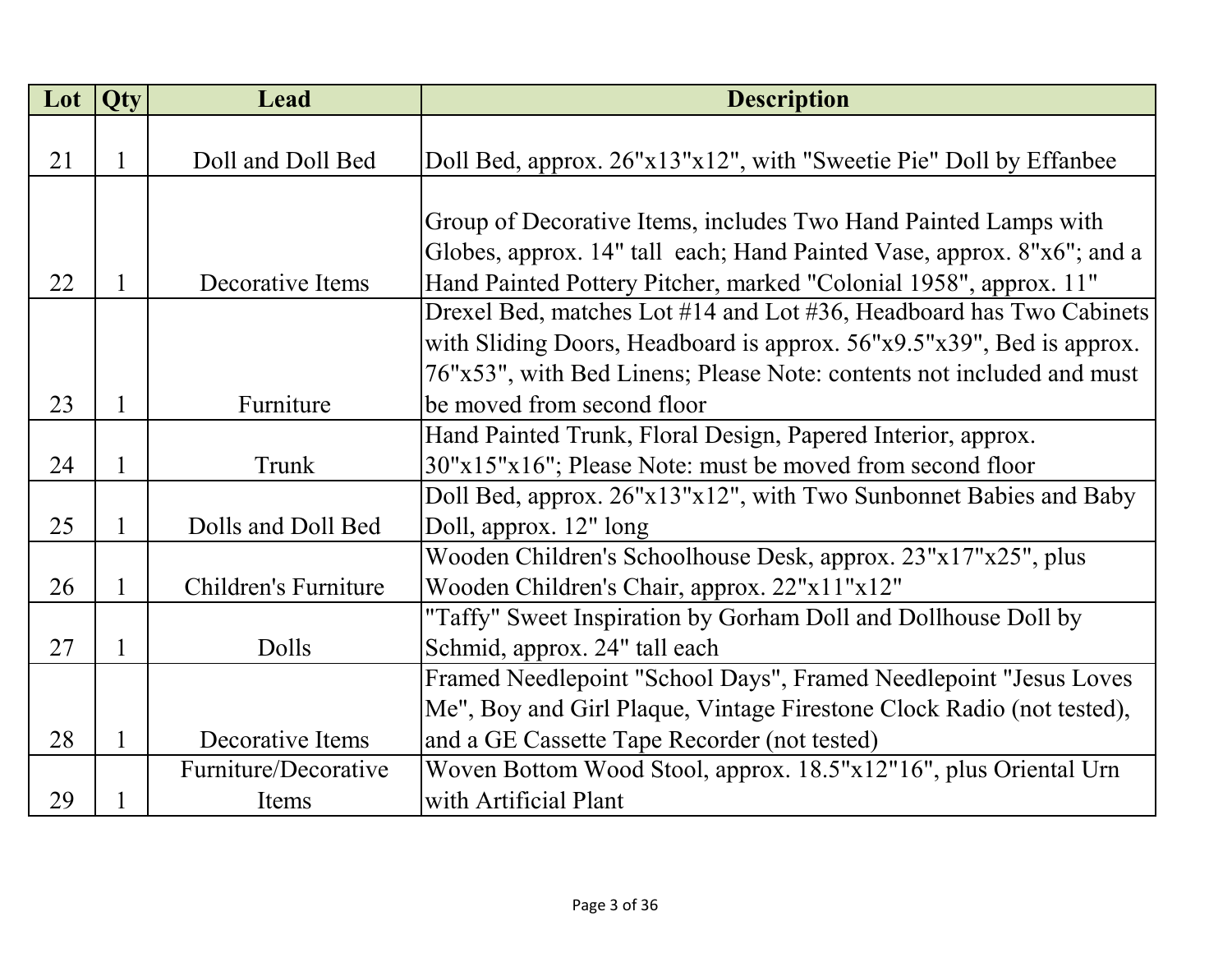| Lot | <b>Qty</b>   | Lead                   | <b>Description</b>                                                     |
|-----|--------------|------------------------|------------------------------------------------------------------------|
|     |              |                        | Hanging Plate Rack, Double Shelves, approx. 26" across x 15" tall x 7" |
| 30  | $\mathbf{1}$ | Decorative Items       | deep                                                                   |
|     |              |                        | Group of Decorative Items, includes 18" Ewer, Plaques with             |
|     |              |                        | Motivational Sayings, Rabbit Figurine, Candle Holders, Hand Painted    |
| 31  | 1            | Decorative Items       | Dish, etc.                                                             |
|     |              |                        | Eight Hand Painted Plates, Original Paintings by John Sloane, The      |
| 32  | $\mathbf{1}$ | Decorative Items       | Rainbow Treasury, approx. 8.75" diameter, numbered                     |
|     |              |                        | Two Crocheted Throws, various styles and colors, and a Small Floor     |
| 33  |              | <b>Crocheted Items</b> | Rug                                                                    |
|     |              |                        |                                                                        |
|     |              |                        | Group of Miscellaneous Items, includes Wall Hanging Letter Holder,     |
| 34  | 1            | Miscellaneous Items    | Two Decorative Baskets, Basket signed "Amy's Baskets 1987", etc.       |
|     |              |                        |                                                                        |
|     |              |                        | Group of Wall Art Pieces, includes Framed Needlepoint, Shadow Box,     |
| 35  | $\mathbf{1}$ | Wall                   | and Motivational Sayings, sizes range from 3"x2" to approx. 12"x9"     |
|     |              |                        | Drexel Chest of Drawers, Five Drawers, Light Stain, approx.            |
|     |              |                        | 32"x19"x43", Matches Lot #14 and Lot #23; Please Note: contents not    |
| 36  | $\mathbf{1}$ | Furniture              | included and must be moved from second floor                           |
|     |              |                        | Two Pieces of American Tourister Luggage and Other Suitcases and       |
| 37  | $\mathbf{1}$ | Luggage                | <b>Carrying Bags</b>                                                   |
|     |              |                        | Three Drawer Chest, approx. 35"x24"x14", Painted Blue; Please Note:    |
| 38  |              | Furniture              | contents not included and must be moved from second floor              |
| 39  |              | Decorative Items       | Boy Figurine, Girl Figurine, Small Frames, Glass Basket, Mug, etc.     |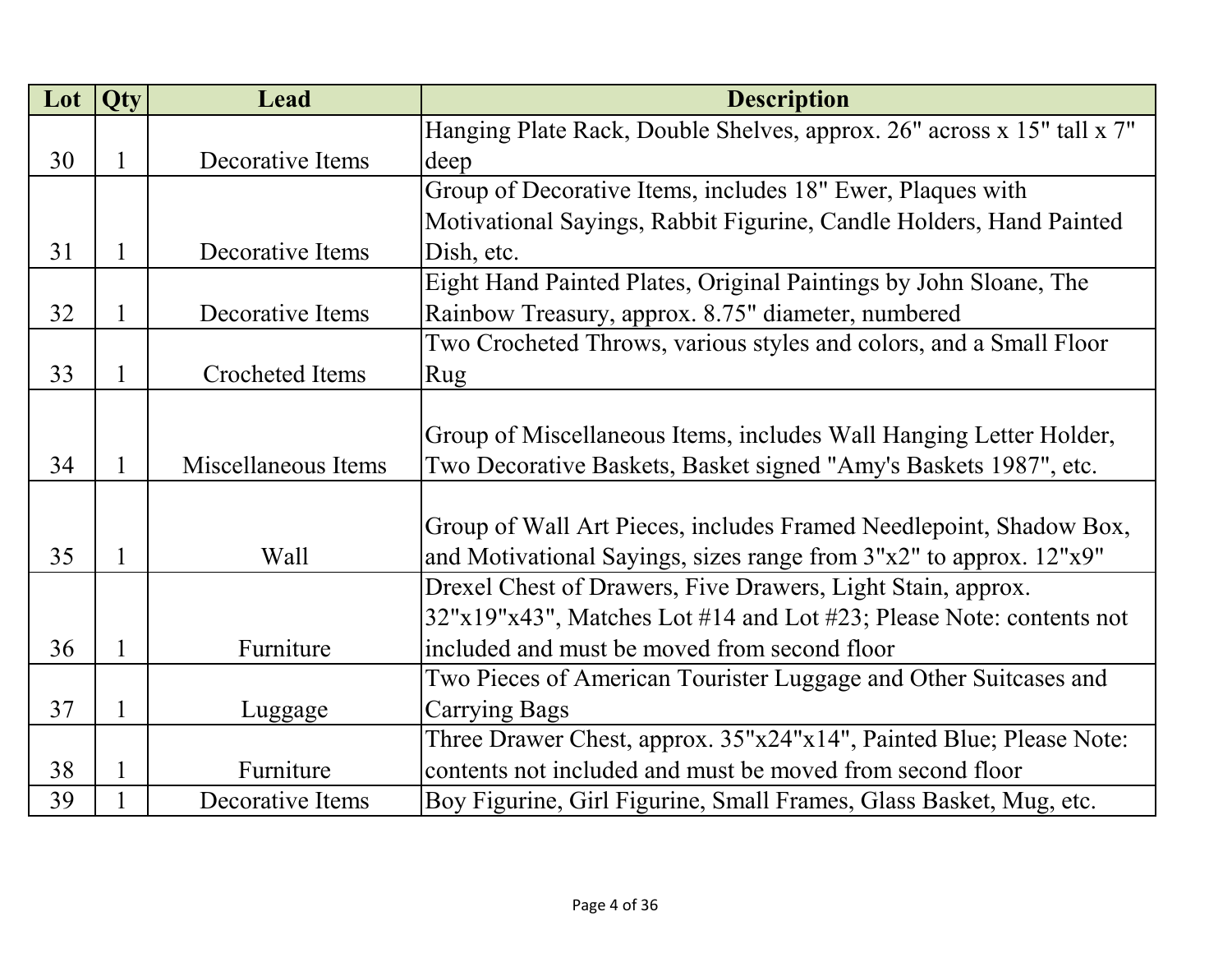| Lot | Qty          | Lead                            | <b>Description</b>                                                     |
|-----|--------------|---------------------------------|------------------------------------------------------------------------|
|     |              |                                 |                                                                        |
|     |              |                                 | Natural Wood Bookcase, Three Shelves, approx. 26"x11.5"x40"; Please    |
| 40  |              | Furniture                       | Note: contents not included and must be moved from second floor        |
|     |              |                                 | Bookcase, Two Shelves and Five Compartments, Painted White, approx.    |
|     |              |                                 | 36"x9"x43"; Please Note: contents not included and must be moved       |
| 41  |              | Furniture                       | from second floor                                                      |
|     |              |                                 | Contents of Bookcase Lot #41, includes 1980 to 2003 Guideposts         |
| 42  |              | <b>Magazines and Books</b>      | <b>Magazines and Other Books</b>                                       |
| 43  | $\mathbf{1}$ | Decorative Items                | Vases, Flower Pots, Wall Hangings, Wall Pockets, etc.                  |
| 44  |              | Beverageware                    | Twenty-Seven "Flower of the Month" Collectible Beverage Glasses        |
|     |              |                                 | Military Style Trunk, Painted Drab Green, approx. 31"x17"x13"; Please  |
|     |              |                                 | Note: key available for lock but will not open and must be moved from  |
| 45  |              | Trunk                           | second floor                                                           |
| 46  |              | <b>Quilts and Blankets</b>      | <b>Quilts and Blankets</b>                                             |
| 47  |              | Vintage Step Stool              | Vintage Step Stool, Red                                                |
|     |              |                                 | Cheese Hoop, Hand Painted Top dated 1981, approx. 15" diameter, with   |
| 48  |              | Cheese Hoop                     | "Our State" Magazines                                                  |
|     |              |                                 | Red Upholstered Chair, approx. 35"x36"x31", plus Small Quilt and       |
| 49  |              | Furniture                       | Pillows; Please Note: must be moved from second floor                  |
|     |              |                                 | Eight "The Annie Series" Plates, painted by William Chambers,          |
| 50  |              | <b>Annie Collectible Plates</b> | manufactured by Knowles, numbered, approx. 8.5" diameter               |
|     |              |                                 | Wall Clock, Modern Style, Black and Gold, approx. 40" tall x 40" wide, |
| 51  |              | Wall Art                        | plus Two Framed Two Framed Cross Stitch Pieces                         |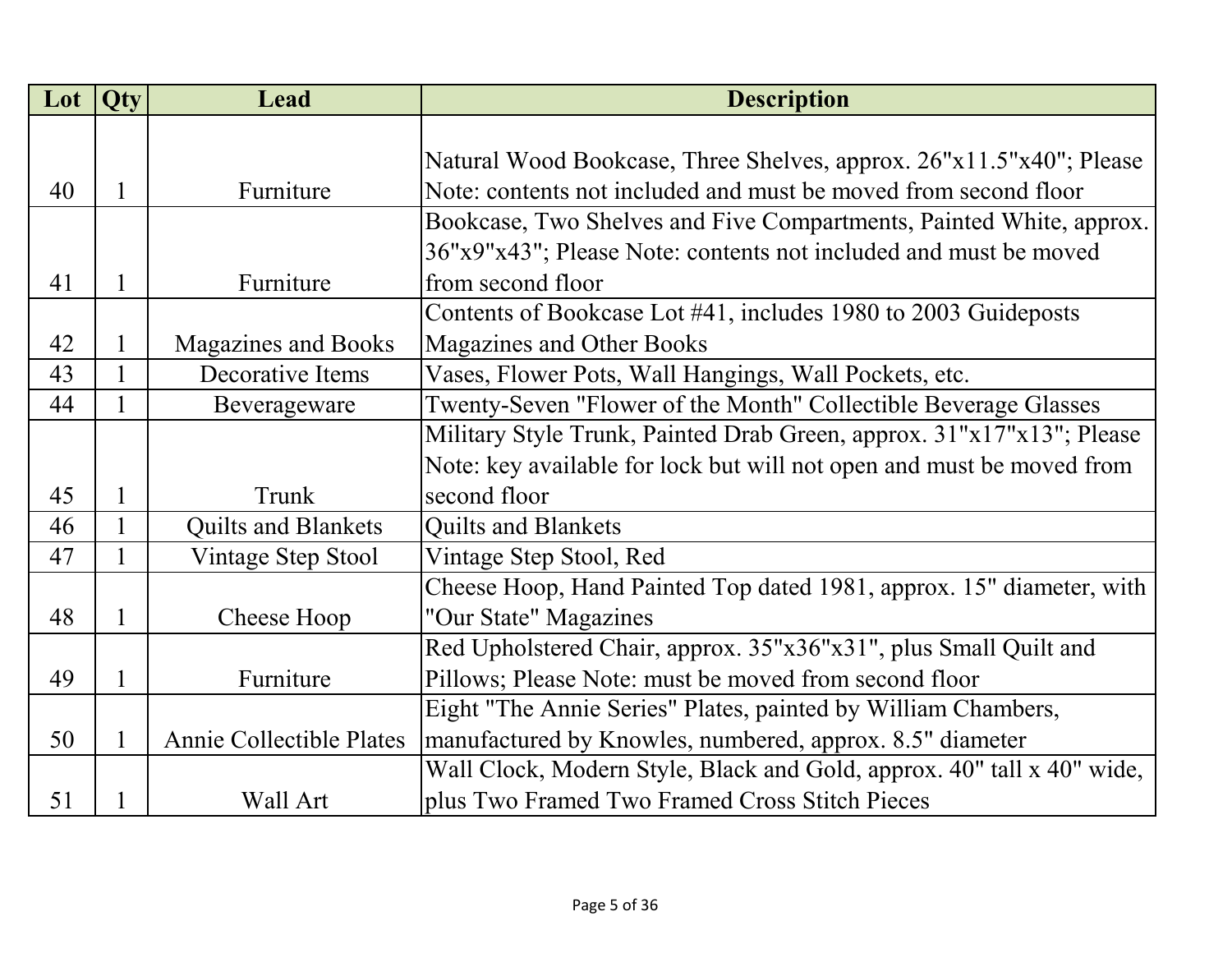| Lot | Qty            | Lead             | <b>Description</b>                                                      |
|-----|----------------|------------------|-------------------------------------------------------------------------|
|     |                |                  | Table Lamp, approx. 27" tall, Marble and Brass, plus Three Oriental     |
| 52  | 1              | Lighting         | Style Figurines, approx. 6.75" tall each                                |
|     |                |                  | Lamp Table/End Table, Black Painted and Light Stained Wood, approx.     |
|     |                |                  | 23"x21"23", matches Lot #65 and Lot #104; Please Note: contents not     |
| 53  | $\mathbf{1}$   | Furniture        | included                                                                |
|     |                |                  | Boy and Girl Literary Bookends, Natural Bridge of VA Decorative         |
| 54  | 1              | Decorative Items | Plate, Italian Figurine by National, etc.                               |
|     |                |                  | Framed Print on Board, approx. 14.5"x19.5", signed E.G. Company,        |
|     |                |                  | Colorful, plus a Wall Plaque approx. 5" square and Vintage Broom,       |
| 55  | 1              | Wall Art         | approx. 48" tall                                                        |
|     |                |                  | Mantel Clock, approx. 24" tall x 15" wide x 3.5" deep, Hand Painted     |
| 56  | 1              | Mantel Clock     | Glass Front, with Pendulum and Key, not tested                          |
|     |                |                  | Pair of Metal Candle Holders, holds Three Candles each, approx. 13"     |
|     |                |                  | tall, Pair of Pewter Campbell University Candle Holders, holds One      |
| 57  | $\mathbf{1}$   | Decorative Items | Candle each, approx. 8" tall                                            |
|     |                |                  | Boy and Girl Figurines, approx. 17.5" tall each, Hand Painted, plus Two |
| 58  | $\mathbf{1}$   | Decorative Items | <b>Musical Figurines</b>                                                |
|     |                |                  | Group of Decorative Items, includes Carved Wood Pigs, Dogs, and         |
| 59  | $\mathbf{1}$   | Decorative Items | Geese Figurines                                                         |
|     |                |                  |                                                                         |
| 60  | $\mathbf{1}$   | Wall Art         | Metal Wall Art Piece, Dogwood Tree in Bloom Design, approx. 36"x30"     |
|     |                |                  | Bulova Anniversary Mantel Clock, UNC Chapel Hill Medallion              |
| 61  | $\mathbf{1}$   | Mantel Clock     | Centerpiece, approx. 11.5"x6"x15"                                       |
| 62  | $\overline{2}$ | Fireplace Fender | Brass Fireplace Fender, approx. 51"x14"x9"                              |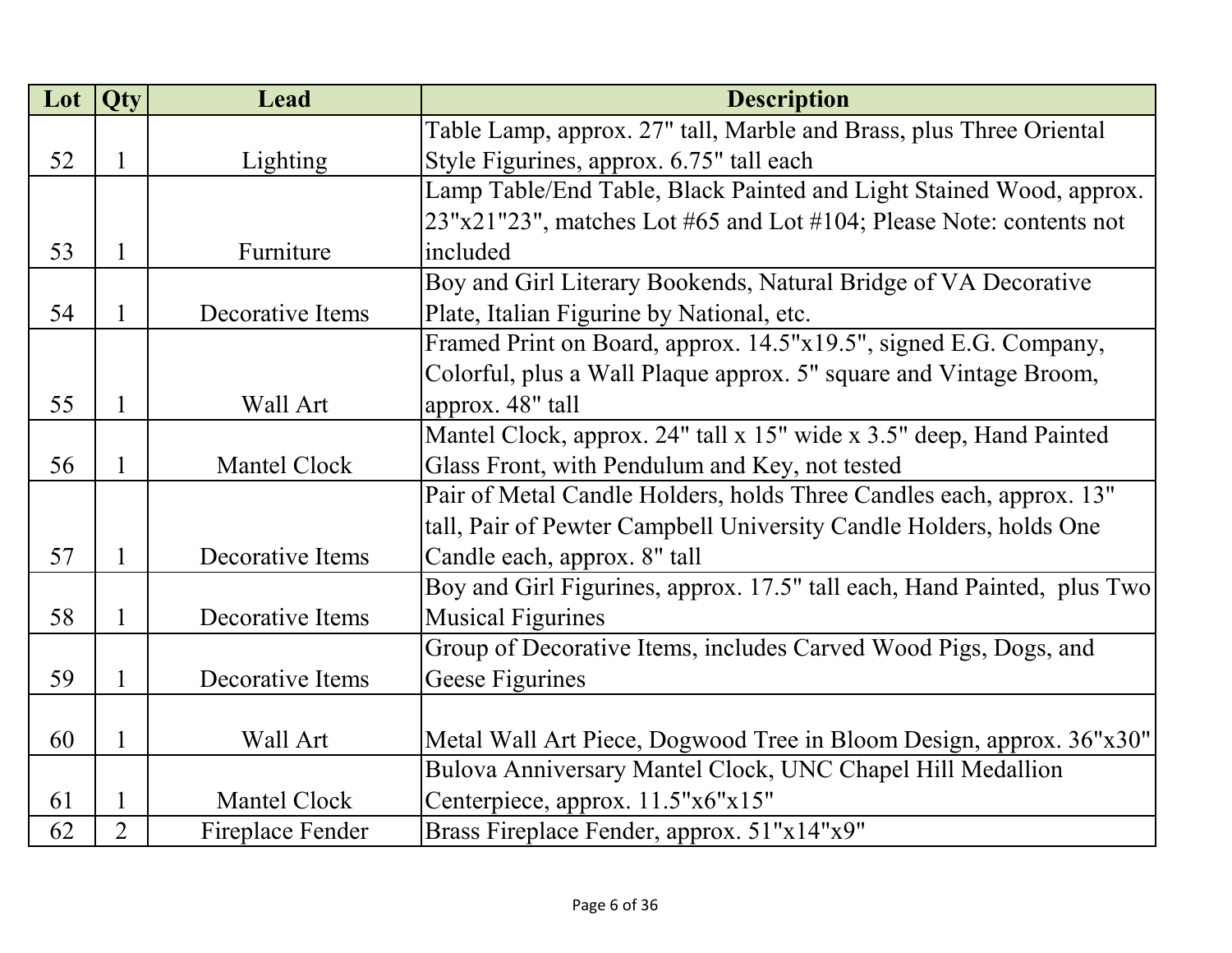| Lot | Qty | Lead                   | <b>Description</b>                                                          |
|-----|-----|------------------------|-----------------------------------------------------------------------------|
|     |     |                        | Group of Decorative Items, includes Baskets, Figurines, Antique Iron,       |
| 63  | 1   | Decorative Items       | Rocks, etc.                                                                 |
|     |     |                        | Vintage Ceramic/Plaster Piggy Bank, approx. 15"x6"x8", filled with          |
| 64  | 1   | Vintage Piggy Bank     | coins, unknown value, bank must be broken to open!                          |
|     |     |                        | Coffee Table, Black and Stained Wood, approx. 47"x25"x15", matches          |
|     |     |                        | Lot $\#53$ and Lot $\#104$ ; Please Note: contents not included and must be |
| 65  | 1   | Furniture              | moved from second floor                                                     |
|     |     |                        | Group of Decorative Items, includes Coffee Time Cups and Plates,            |
| 66  | 1   | Decorative Items       | Franklin Heirloom "Gretel" Doll (approx. 13" tall), etc.                    |
|     |     |                        | Magazine Rack/Table, Painted Black, approx. 22"x13"23"; Please Note:        |
| 67  | 1   | Furniture              | contents not included                                                       |
|     |     |                        | Two Decorative Fireplace Fan Screens, new in packages, originally           |
| 68  | 1   | Decorative Items       | marked \$35 each                                                            |
|     |     |                        | Group of Decorative Items, includes Young Boy Cookie Jar, Cat Cookie        |
| 69  | 1   | Decorative Items       | Jar, and Hand Painted Well Bucket                                           |
|     |     |                        | Two Tiffany Style Lamps, approx. 15" tall each, with Brass Bases;           |
| 70  | 1   | Decorative Items       | Yellow Bird Musical Figurine; Gold Wall Key, approx. 24" long               |
|     |     |                        | Group of Figurines, includes Musical Characters, etc., sizes range from     |
| 71  | 1   | Decorative Items       | 5" to 9.5"                                                                  |
|     |     |                        | Wurlitzer Piano, approx. 50" long x 24" deep x 33" tall; Black, with        |
|     |     |                        | Matching Stool and Sheet Music, Please Note: must be moved from             |
| 72  |     | <b>Wurlitzer Piano</b> | second floor and decorative items not included                              |
|     |     |                        | Two Tier Serving Plate and Vintage Four Dish Condiment Tray with            |
| 73  |     | Vintage Servingware    | Underplate, approx. 10"x9"                                                  |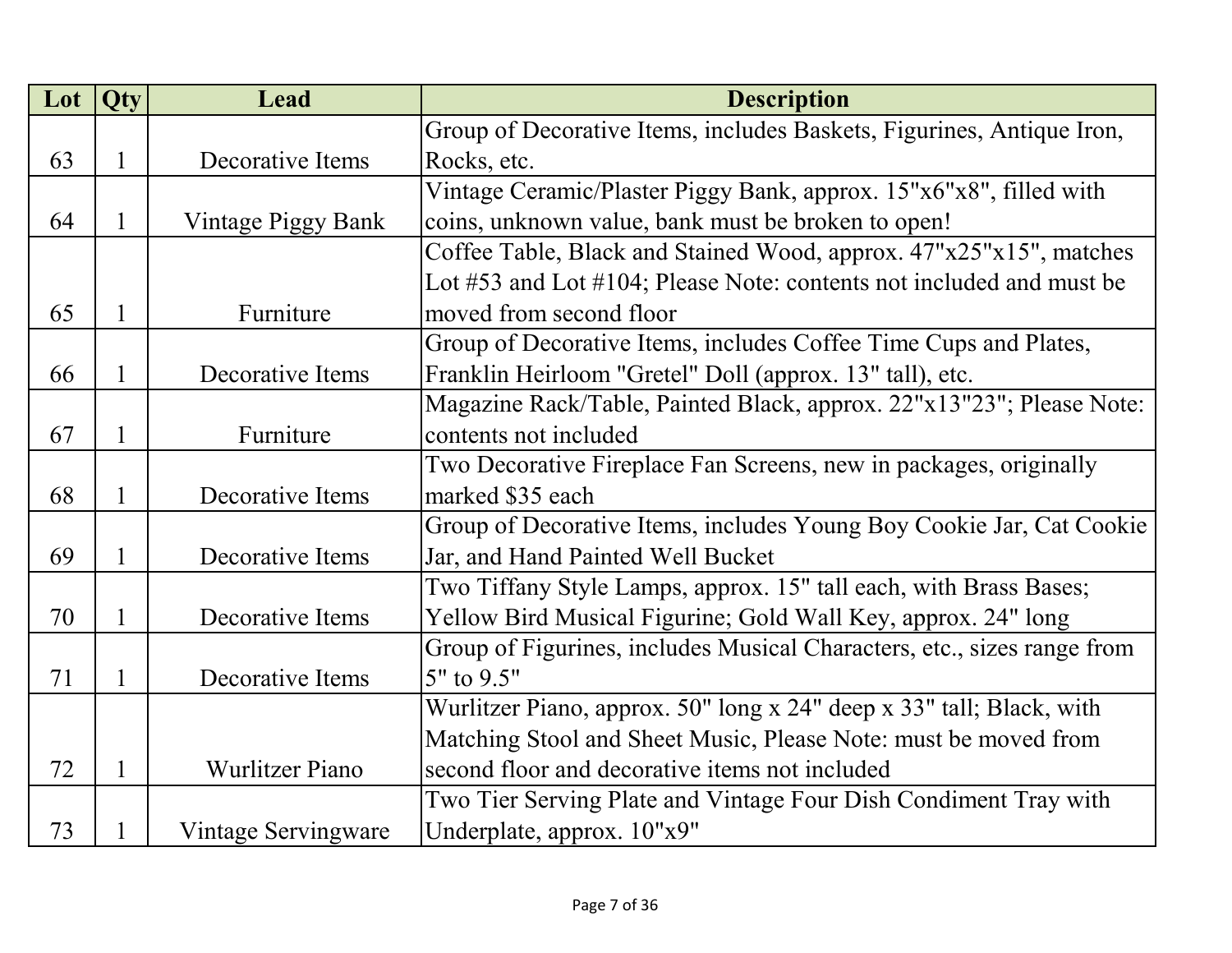| Lot | Qty          | Lead                 | <b>Description</b>                                                      |
|-----|--------------|----------------------|-------------------------------------------------------------------------|
|     |              |                      | Wooden Children's Rocking Chair, approx. 18" across x 24" deep x 29"    |
| 74  |              | Children's Furniture | tall, Dark Stain                                                        |
|     |              |                      | Pair of Black Metal Ice Cream Chairs, with Cushion Seats, Back is Heart |
| 75  | $\mathbf{1}$ | Furniture            | Design, approx. 15" wide x 14" deep x 36" tall                          |
|     |              |                      | Vintage Upholstered Rocker, Carved Arms, approx. 25"x24"x33";           |
| 76  | 1            | Vintage Furniture    | Please Note: must be moved from second floor                            |
|     |              |                      | Large Group of Decorative Items, includes Decorative Painted Eggs,      |
|     |              |                      | Small Tea Set, Pair of 8" Candlesticks, Antique Auto Bookends, Red      |
| 77  |              | Decorative Items     | Vintage Style Phone, etc.                                               |
|     |              |                      | Oak Drop Front Desk, Carved, with Mirrored Back Top, approx. 30"        |
|     |              |                      | wide x 12" deep x 62" tall; Please Note: must be moved from second      |
| 78  |              | Furniture            | floor and contents not included                                         |
|     |              |                      | Group of Books, includes Six Campbell University Annuals (1993,         |
| 79  |              | <b>Books</b>         | 1994, 1996, 1997, 1998, 2000), plus other Assorted Books                |
|     |              |                      | Wooden Children's Chair, approx. 15"x18"x34"; Wooden Children's         |
|     |              |                      | Chair, approx. 12"x14"x25"; and Wooden Children's Schoolhouse Desk,     |
| 80  | 1            | Children's Furniture | approx. $18"x22"x25"$                                                   |
|     |              |                      | Group of Decorative Items, includes Ceramic Duck, Coconut Turtle, Tea   |
| 81  | 1            | Decorative Items     | Pot, Dolls, Plaques, etc.                                               |
|     |              |                      | Brass Top Tray Table, with Wooden Stand, approx. 35" diameter; Please   |
| 82  |              | Furniture            | Note: contents not included                                             |
|     |              | Campbell University  | Group of Campbell University Items, includes Blanket, Throw, Picnic     |
| 83  |              | Items                | Bag, Mug, etc.                                                          |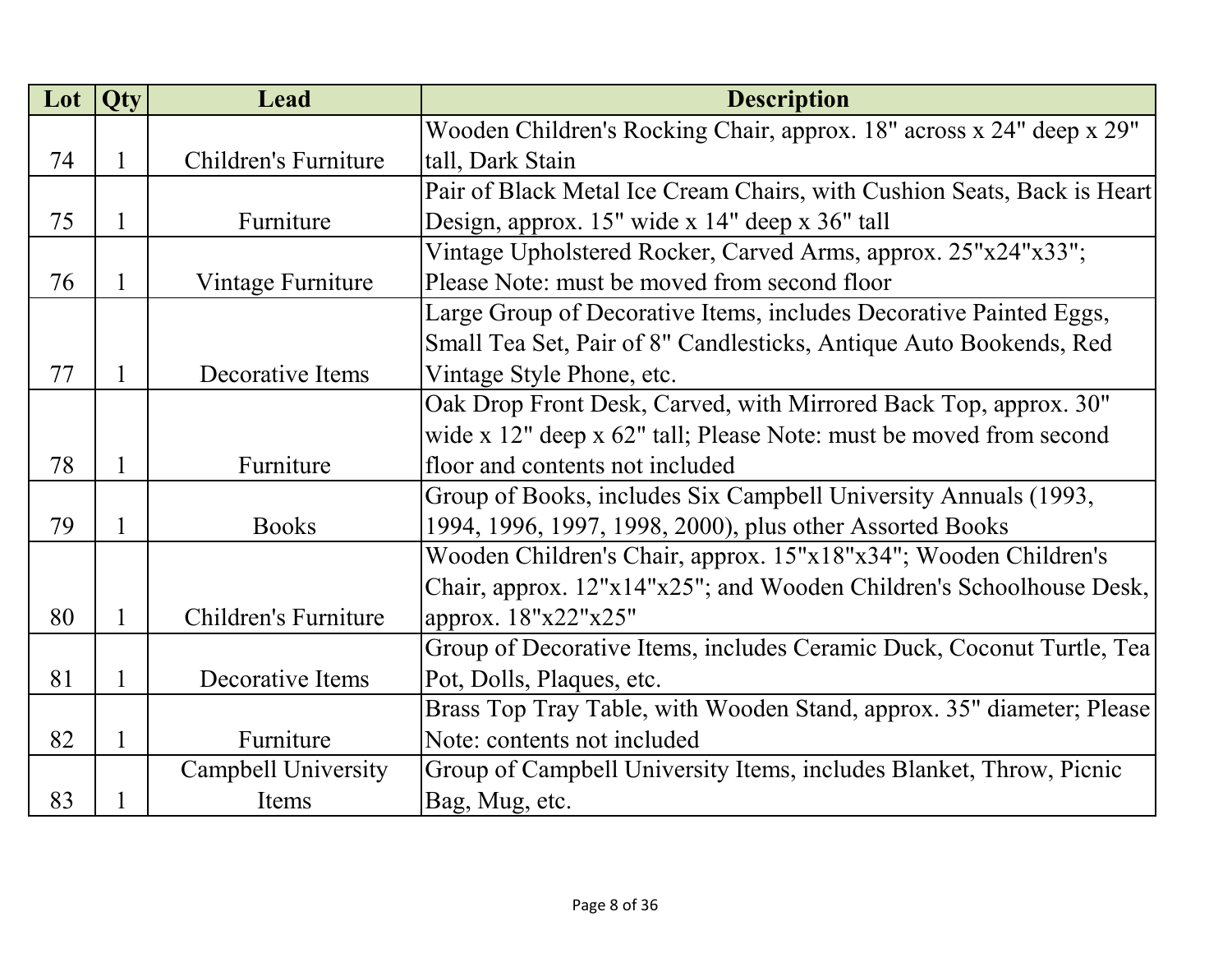| Lot | Qty          | <b>Lead</b>                | <b>Description</b>                                                    |
|-----|--------------|----------------------------|-----------------------------------------------------------------------|
|     |              |                            | Red Upholstered Sofa, Three Cushioned Seats, approx. 84" long x 36"   |
|     |              |                            | deep x 32" tall; Please Note: must be moved from the second floor and |
| 84  | 1            | Furniture                  | contents not included                                                 |
|     |              |                            | Antique Pump Organ, by Miller Organ Company, with Attached Dual       |
|     |              |                            | Candle Stands, approx. 42.5" wide x 24" deep x 45" tall, and Stool;   |
|     |              |                            | Please Note: must be moved from second floor and contents not         |
| 85  | $\mathbf{1}$ | Antique Pump Organ         | included                                                              |
|     |              |                            | Group of Decorative Items, includes Framed Hammered Metal Scenes,     |
|     |              |                            | approx. 7.5"x20"; Small Dual Electric Lamps with Vintage Glass        |
| 86  |              | Decorative Items           | Shades; and other Decorative Items                                    |
|     |              |                            |                                                                       |
| 87  | 1            | Wall Art                   | Print on Board, approx. 24"x28", Scene of Returning Traveler with Dog |
|     |              | <b>Campbell University</b> |                                                                       |
| 88  |              | Items                      | Group of Campbell University Glass Mugs, approx. 4" tall each         |
|     |              |                            | Contents of Three Shelves of Cabinet, includes Coffee Mugs and Cups,  |
| 89  | 1            | Beverageware               | assorted sizes and designs                                            |
|     |              |                            | Pie Cabinet, Three Shelves and Two Doors, Tin Door Fronts for         |
|     |              |                            | Ventilation, Refinished, approx. 34"x16"x56.5"; Please Note: must be  |
| 90  | 1            | Pie Cabinet                | moved from second floor and contents not included                     |
|     |              | Antique Items and          | Antique Shoe Repair Tool, Muddler, Nut Cracker, and Basket with       |
| 91  | $\mathbf{1}$ | Decorative Items           | <b>Small Figurines</b>                                                |
| 92  |              | Wall Art                   | Framed Carved Eagle Plaque, Dark Stain, approx. 19"x16"               |
|     |              |                            | Pair of Candle Holders, approx. 36" tall, Metal and Composite, with   |
| 93  |              | Decorative Items           | Two Pillar Candles, approx. 18" tall                                  |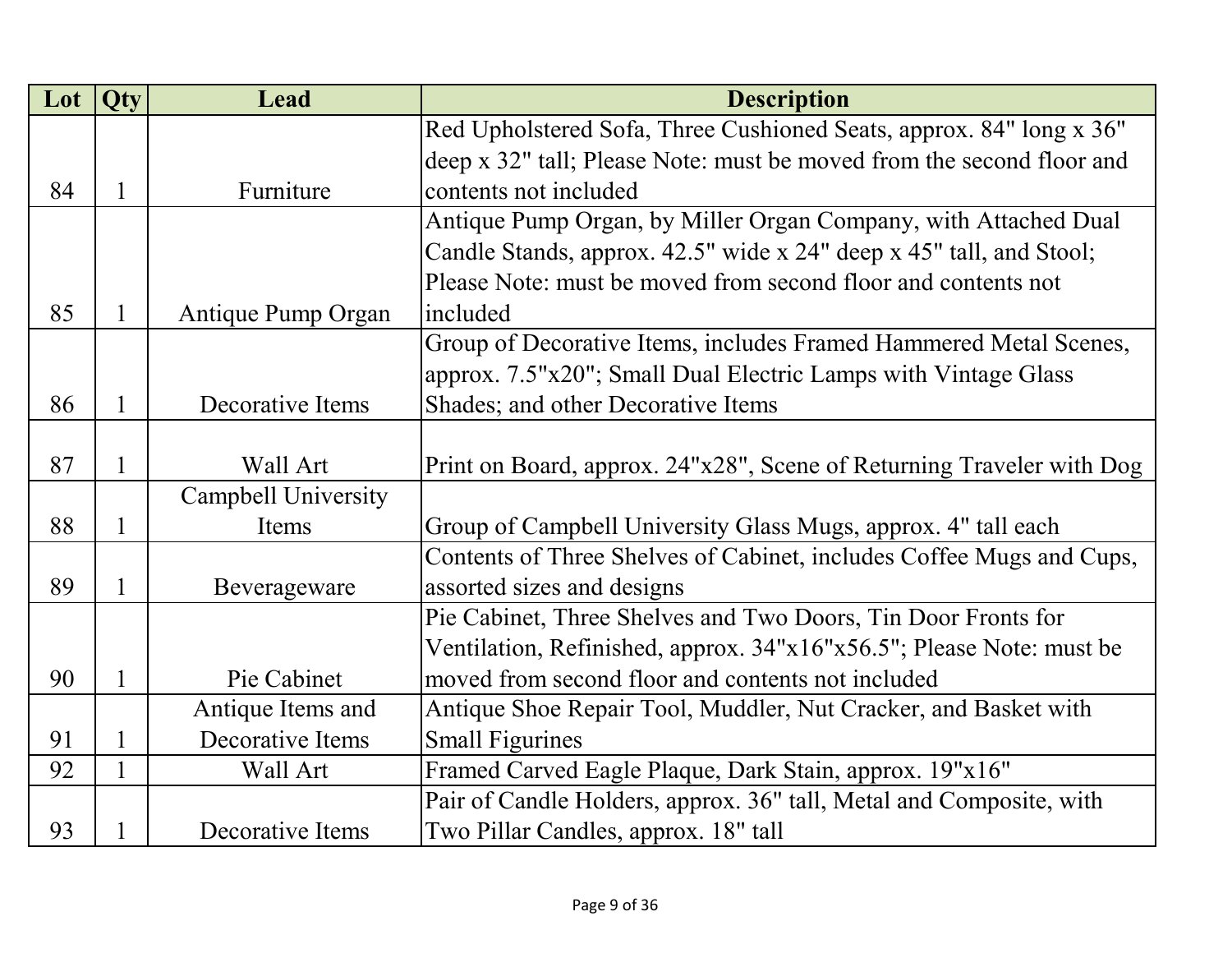| Lot | Qty          | <b>Lead</b>                 | <b>Description</b>                                                    |
|-----|--------------|-----------------------------|-----------------------------------------------------------------------|
|     |              |                             | Lighthouse Style Candle Stand, approx. 36" tall x 10" wide x 12" deep |
| 94  | $\mathbf{1}$ | Decorative Items            | on Metal and Wood Stand, approx. 36" tall                             |
|     |              |                             | Impressive Antique Empire Style One Arm Lounge, Wood and Velvet,      |
|     |              |                             | approx. 21"x34"x32", Carved Back, Red Velvet Upholstery; Please       |
| 95  | $\mathbf{1}$ | Antique Furniture           | Note: must be moved from second floor                                 |
|     |              |                             | Four Paul Detlefren 1968 Wall Art Pieces, Four Season Scenes, plus    |
| 96  | 1            | Wall Art                    | Wooden Wall Hanging Magazine Basket, approx. 19"x22"                  |
|     |              |                             | Antique Sewing Stand, on Double Pedestal Stand, approx. 23"x12"x29"   |
| 97  | $\mathbf{1}$ | <b>Antique Sewing Stand</b> | (when closed), Great Condition                                        |
| 98  | $\mathbf{1}$ | <b>Outdoor Furniture</b>    | Blue Folding Camp Chair and Two White Plastic Patio Chairs            |
| 99  | 1            | Decorative Items            | Basket with Handles, approx. 29"x19"x12", filled with magazines       |
|     |              |                             | Upholstered Side Chair, approx. 34" wide x 30" deep x 27" tall, Red   |
|     |              |                             | Upholstery, with Decorative Pillows; Please Note: must be moved from  |
| 100 | 1            | Furniture                   | second floor                                                          |
|     |              |                             | Art Deco Style Upholstered Easy Chair, approx. 35"x33"x28"; Please    |
| 101 | $\mathbf{1}$ | Furniture                   | Note: must be moved from second floor                                 |
|     |              |                             | Group of Magazine Baskets, Magazine Racks, Wicker Stand,              |
| 102 | $\mathbf{1}$ | Decorative Items            | Magazines, and Tin Boxes                                              |
|     |              |                             | Floor Lamp, Black Metal, approx. 58" tall and Table Lamp, Black and   |
| 103 | 1            | Lighting                    | White, approx. 34" tall                                               |
|     |              |                             | Lamp Table/End Table, Black Painted and Light Stained Wood, approx.   |
|     |              |                             | 23"x21"23", matches Lot #53 and Lot #65; Please Note: contents not    |
| 104 |              | Furniture                   | included                                                              |
| 105 |              | Miscellaneous Items         | Miscellaneous Games, Toys, and Exercise Ball                          |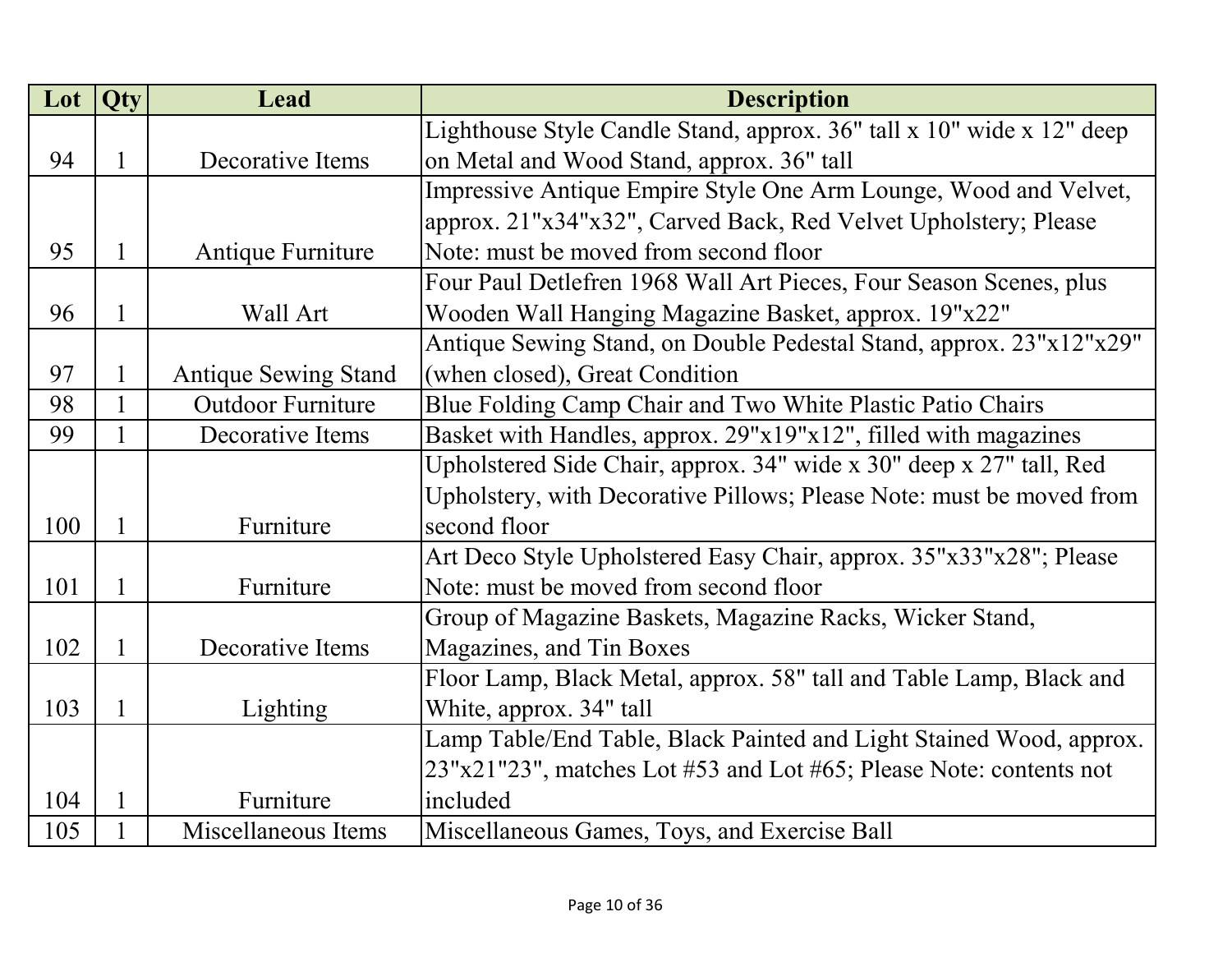| Lot | Qty          | <b>Lead</b>       | <b>Description</b>                                                   |
|-----|--------------|-------------------|----------------------------------------------------------------------|
| 106 | 1            | Wall Art          | Framed Floral Print, approx. 29"x21"                                 |
| 107 | $\mathbf{1}$ | Decorative Items  | Ceramic Planter, approx. 22" tall                                    |
|     |              |                   | Pair of 14"x18" Framed Shadow Box Metal Floral Pieces and Pair of    |
| 108 | $\mathbf{1}$ | Decorative Items  | 21" long Iron Wall Candle Stands                                     |
|     |              |                   | Group of Dolls, includes most are Franklin Heirloom Dolls, various   |
| 109 | $\mathbf{1}$ | Dolls             | styles, sizes, and designs                                           |
|     |              |                   | Pair of Matching Cabinets, with Double Doors, approx. 39"x14"x28.5"; |
|     |              |                   | Please Note: must be moved from second floor and contents not        |
| 110 | $\mathbf{1}$ | Furniture         | included                                                             |
| 111 | $\mathbf{1}$ | Linens            | Group of Bed Linens, includes Sheets and Pillow Cases                |
|     |              |                   | Group of Wall Hangings of Antique Cars, sizes range from approx. 12" |
| 112 | 1            | Wall Art          | to 14"                                                               |
|     |              |                   | Miniature Wooden Tobacco Farm Buildings with Farmer and Wife         |
| 113 | 1            | Miniatures        | Figures                                                              |
|     |              |                   |                                                                      |
| 114 | 1            | Decorative Items  | Lamp made from Popsicle Sticks and Marbles, plus a Tobacco Decanter  |
|     |              |                   | Ladies' Maple Dressing Table, approx. 50"x19"x69", Six Drawers,      |
|     |              |                   | Tilted Mirror, Bench; Please Note: must be moved from second floor   |
| 115 | $\mathbf{1}$ | Furniture         | and contents not included                                            |
| 116 | $\mathbf{1}$ | Decorative Items  | Two Lighted Decorative Churches and World Globe                      |
| 117 | $\mathbf{1}$ | <b>Quilt Rack</b> | Quilt Rack, approx. 31"x10"x36", with Crocheted Items                |
|     |              |                   | Group of Decorative Items, includes Brass Pitcher, Tins, Book of     |
| 118 | 1            | Decorative Items  | Poems, Paperweight, etc.                                             |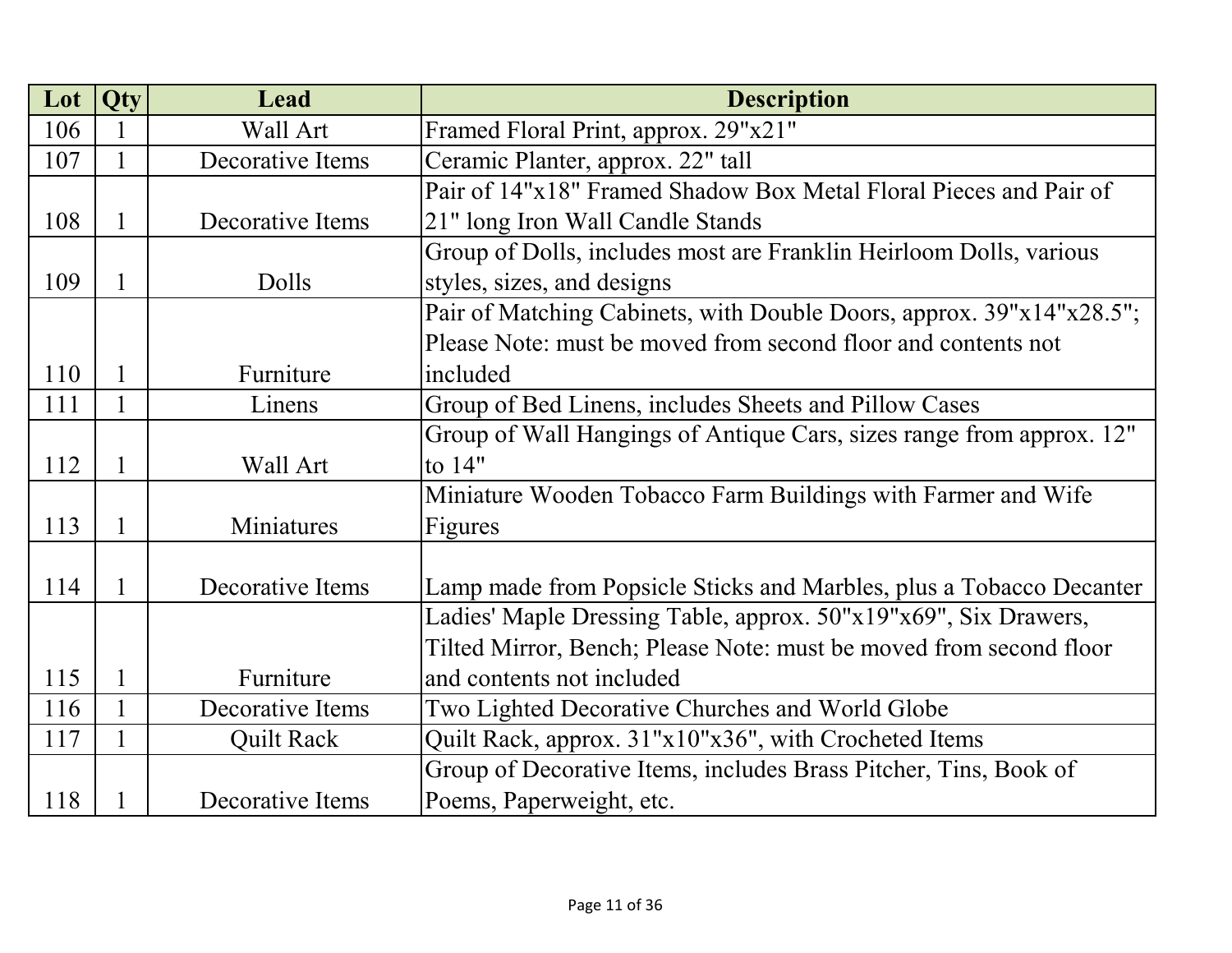| Lot | <b>Qty</b>   | <b>Lead</b>                      | <b>Description</b>                                                     |
|-----|--------------|----------------------------------|------------------------------------------------------------------------|
|     |              |                                  | Vintage Kitchen Table, approx. 33"x22"x29", Formica Top, Metal Base,   |
|     |              |                                  | Good Condition; Please Note: must be moved from second floor and       |
| 119 | $\mathbf 1$  | Vintage Furniture                | contents not included                                                  |
|     |              |                                  | Wall Hanging Display Shelf, Carved, Five Shelves, Mirrored Back,       |
| 120 | 1            | Decorative Items                 | approx. 26"x6"x19"; Please Note: contents not included                 |
|     |              |                                  | Group of Decorative Items, includes Bell, Figurines, and Framed Floral |
| 121 | 1            | Decorative Items                 | <b>Scenes</b>                                                          |
| 122 | 1            | Miscellaneous Items              | Wicker Laundry Basket, Hand Painted, plus Hand Fans                    |
|     |              |                                  |                                                                        |
| 123 | $\mathbf 1$  | <b>Quilt Rack</b>                | Quilt Rack with Crocheted Throw and Decorative Urn, approx. 27" tall   |
| 124 | 1            | Decorative Items                 | Group of Miscellaneous Decorative Framed Items                         |
|     |              |                                  | Pair of Vintage Dinette Chairs, Metal Bases with Vinyl Seat and Back   |
| 125 | $\mathbf{1}$ | Vintage Furniture                | Coverings                                                              |
|     |              |                                  |                                                                        |
|     |              | Decorative Items and             | Group of Decorative Items, includes Wooden Dolls, Ceramic Angel        |
| 126 | 1            | <b>Dolly Parton Collectibles</b> | Figurine, and Dolly Parton Collectible Items                           |
|     |              |                                  | Group of Decorative Items, includes Frontier Woman Bust, approx. 9.5"; |
| 127 | 1            | Decorative Items                 | Italian Ceramic Basket; and other Decorative Items.                    |
|     |              |                                  |                                                                        |
|     |              |                                  | Child's Wardrobe, Double Doors, Three Drawers, Two Shelves, approx.    |
|     |              |                                  | 36"x22"x54", Distressed Painted Beige with Red Highlights; Please      |
| 128 | 1            | Furniture                        | Note: must be moved from second floor and contents not included        |
| 129 |              | Decorative Items                 | Indonesian Wall Shelf with Figurines and Framed Items                  |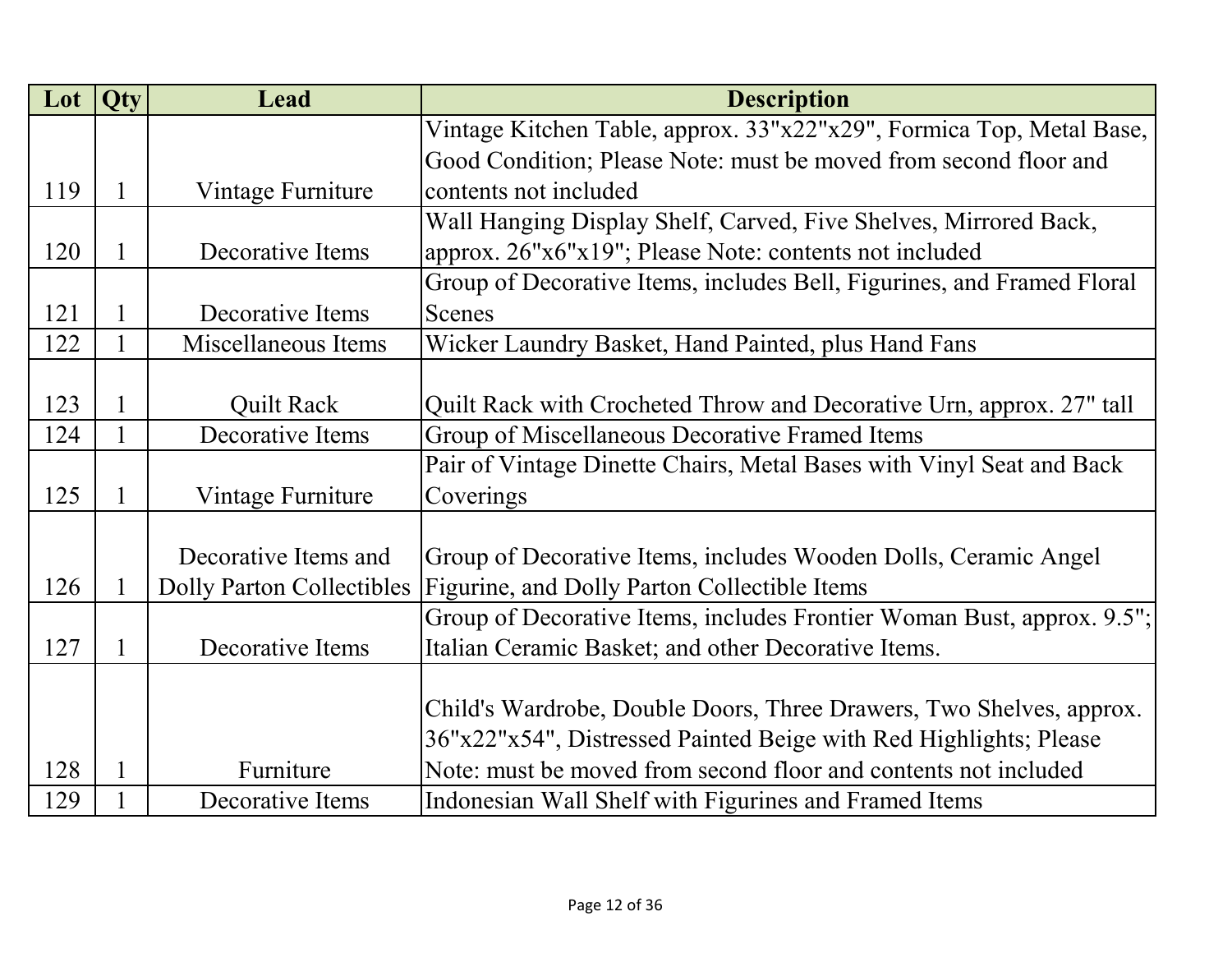| Lot | Qty          | Lead                         | <b>Description</b>                                                        |
|-----|--------------|------------------------------|---------------------------------------------------------------------------|
|     |              |                              | Table, approx. 26"x13"19", with Contents, includes Plaques and            |
| 130 | 1            | Furniture and Decorative     | Schoolhouse Figurine                                                      |
| 131 |              | <b>Books</b>                 | Group of Coffee Table Books                                               |
| 132 |              | Decorative Items             | Two Wooden Dough Bowls, 15" Round 15", 21" Oval                           |
|     |              |                              |                                                                           |
|     |              |                              | Group of Santas, sizes range from 17" to 24", plus two Rennoc             |
| 133 | $\mathbf{1}$ | <b>Christmas Decorations</b> | Animation Christmas Figures (in boxes), not tested, approx. 24" tall each |
|     |              |                              | Table Lamp, approx. 29" tall and a Pink and Blue Glass Vase, approx.      |
| 134 | $\mathbf{1}$ | Decorative Items             | $23"$ tall                                                                |
|     |              |                              | Group of Dolls, includes "Christina" Doll by Effanbee, Raggedy Ann        |
| 135 | $\mathbf{1}$ | Dolls                        | Doll, etc.                                                                |
|     |              |                              | Four Poster Bed, Heavily Carved, Posters are 82" tall, Headboard and      |
|     |              |                              | Footboard, with Bed Linens; Please Note: must be moved from second        |
| 136 | $\mathbf{1}$ | Furniture                    | floor and contents not included                                           |
|     |              |                              | Princess Diana and Prince Charles Collectible Dolls, approx. 19" tall     |
| 137 | $\mathbf{1}$ | Collectibles                 | each                                                                      |
| 138 | $\mathbf{1}$ | Decorative Items             | Electrical Musical Merry Go Round, not tested                             |
| 139 | $\mathbf{1}$ | Decorative Items             | "Light the Way" Gnome, approx. 16" tall, not tested                       |
|     |              |                              | Trunk, Rounded Top, Wood and Metal, Glossed, Lined Interior, approx.      |
| 140 | $\mathbf{1}$ | Trunk                        | 30.5"x15"x17"                                                             |
|     |              |                              | Vintage Electric Sewing Machine in Wood Cabinet, Model NA-2R, not         |
|     |              |                              | tested, approx. 22"x16"x30"; Please Note: contents on top and in front    |
| 141 |              |                              | Vintage Sewing Machine not included and must be moved from second floor   |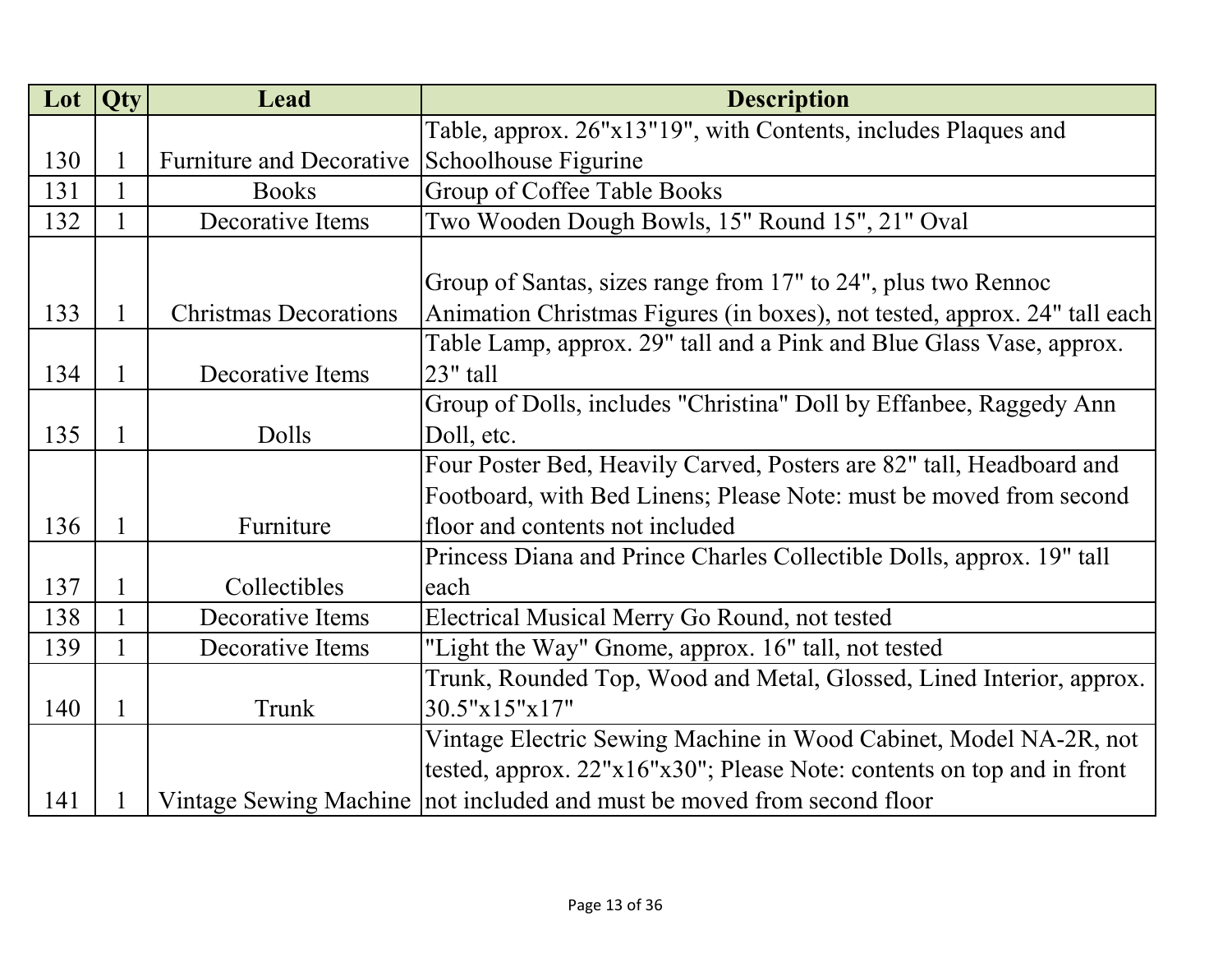| Lot | Qty          | <b>Lead</b>               | <b>Description</b>                                                     |
|-----|--------------|---------------------------|------------------------------------------------------------------------|
|     |              |                           | Table Lamp, Marble and Composite Base, Black and White, works,         |
| 142 | 1            | Lighting                  | approx. 26" tall                                                       |
|     |              |                           |                                                                        |
|     |              |                           | Group of Decorative Items, includes Tom Clark "Minnie" Gnome, Tom      |
| 143 | 1            | Decorative Items          | Clark "Holder" 1985 Gnome, Pair of Small Brass Candlesticks, etc.      |
|     |              |                           | Decorative Pitcher and Bowl, Pheasants and Gold Trim, Bowl is          |
| 144 | 1            | Decorative Items          | 17.5"x15" and Pitcher is 12" tall                                      |
|     |              |                           | Pair of Wooden Straight Back Woven Bottom Chairs, approx.              |
| 145 | $\mathbf{1}$ | Furniture                 | 14"x17"x34"                                                            |
| 146 | 1            | Decorative Items          | Large Group of Baskets, various shapes, sizes, and styles              |
|     |              |                           | Wooden Cradle, approx. 35"x19"x35", with Stuffed Bears and a Framed    |
|     |              |                           | Print, Signed Jan Hagara, #1227 of 2000; Please Note: must be moved    |
| 147 | 1            | Furniture                 | from second floor                                                      |
|     |              |                           | Vintage Tilt Top Table, with Painted Floral Design, approx.            |
| 148 | 1            | Vintage Furniture         | 22"x18"x31"                                                            |
| 149 | 1            | Furniture                 | Wooden Side Chair, Round Back, approx. 15"x14"x33"                     |
|     |              | Vintage Doll Carriage and |                                                                        |
| 150 | $\mathbf{1}$ | Doll                      | Vintage Doll Carriage, approx. 17"x9"x23", with Doll, approx. 10" tall |
|     |              | Vintage Doll Carriage and |                                                                        |
| 151 | $\mathbf{1}$ | Dolls                     | Vintage Doll Carriage, approx. 20"x17"x24", with Two Eskimo Dolls      |
|     |              |                           | Group of Decorative Items, includes Dove Musical Figurine, Pair of     |
| 152 | 1            | Decorative Items          | Antique Eye Glasses, Butter Bowl, etc.                                 |
|     |              |                           | Framed Needlepoint, approx. 22"x10", Small Dishes, Chicken Figurines,  |
| 153 | 1            | Decorative Items          | Eggs, Painted Decorative Scale, etc.                                   |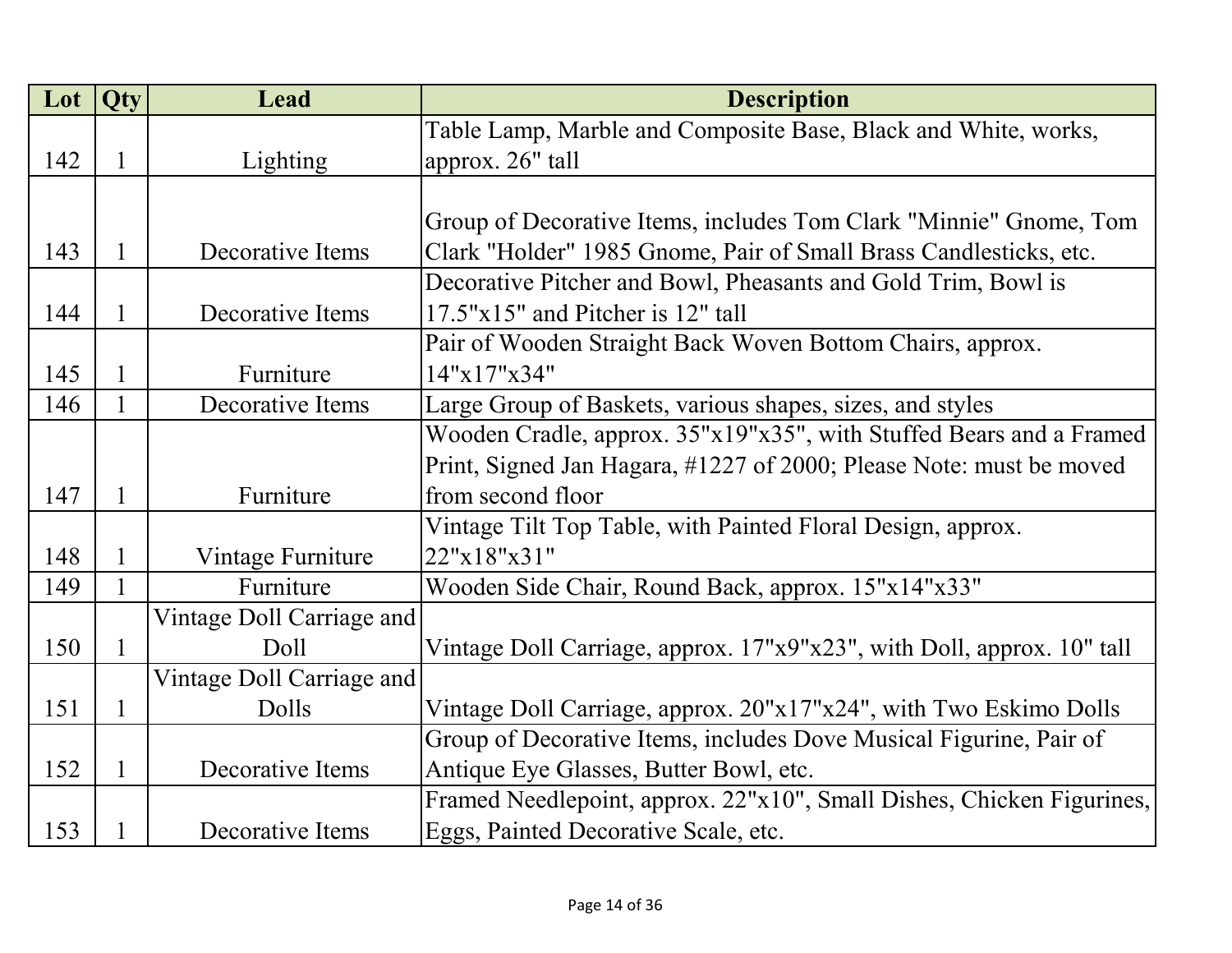| Lot | <b>Qty</b>   | <b>Lead</b>       | <b>Description</b>                                                  |
|-----|--------------|-------------------|---------------------------------------------------------------------|
|     |              |                   | Antique Dresser, with Mirror, approx. 42"x22"x73" (with mirror),    |
|     |              |                   | Mirror is approx. 26"x22"; Please Note: must be moved from second   |
| 154 | $\mathbf{1}$ | Antique Furniture | floor and contents not included                                     |
|     |              |                   | Doll Bed, approx. 26.5"x14.5"x19", with "Victoria" Madame Alexander |
| 155 | $\mathbf{1}$ | Doll Bed          | Doll and Doll Quilt                                                 |
|     |              |                   |                                                                     |
| 156 | 1            | Wall Art          | Framed Wall Prints (some antique) and Wall Hanging Magazine Rack    |
| 157 | 1            | Decorative Items  | Group of Baskets, various sizes and designs                         |
|     |              |                   | Oak Rocking Chair, approx. 29"x24"x36", Red Fabric Back and Seat;   |
| 158 | $\mathbf 1$  | Furniture         | Please Note: must be moved from second floor                        |
|     |              |                   | Group of Miscellaneous Dolls, various styles and designs, most are  |
| 159 | 1            | Dolls             | approx. 7" tall                                                     |
|     |              |                   | Group of Miscellaneous Dolls, various styles and designs, most are  |
| 160 | 1            | Dolls             | approx. 8" tall                                                     |
|     |              |                   | Group of Miscellaneous Dolls, various styles and designs, most are  |
| 161 | 1            | Dolls             | approx. 9" tall                                                     |
|     |              |                   | Group of Miscellaneous Dolls, various styles and designs, most are  |
| 162 | $\mathbf{1}$ | Dolls             | approx. 8" tall                                                     |
|     |              |                   | Oak Cabinet, Two Door Glass Front, Bottom Drawer, Three Shelves,    |
|     |              |                   | Metal and Wood Latch, approx. 34"x16.5"x55"; Please Note: must be   |
| 163 | $\mathbf{1}$ | Furniture         | moved from second floor and contents not included                   |
| 164 |              | Manual Doorbell   | Manual Doorbell, Wood and Metal, approx. 11"x7"                     |
| 165 |              | Decorative Items  | Urn, approx. 26" tall with Artificial Tree                          |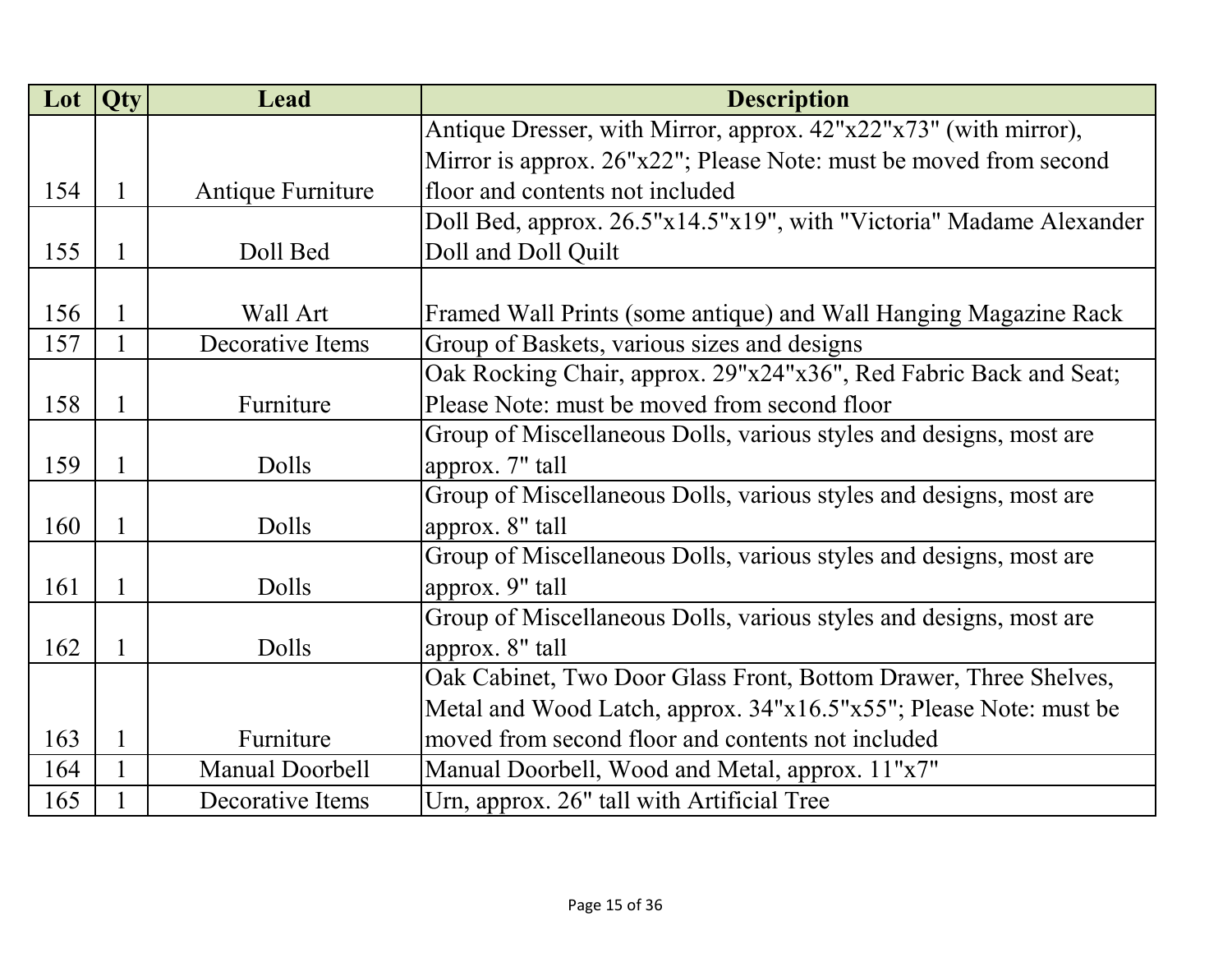| Lot | <b>Qty</b>   | Lead                            | <b>Description</b>                                                        |
|-----|--------------|---------------------------------|---------------------------------------------------------------------------|
|     |              |                                 | Large Group of Decorative Items, includes Candles, Plates, Plant Stands,  |
| 166 | 1            | Decorative Items                | etc.                                                                      |
|     |              |                                 | Group of Christmas Decorations, includes Faux Trees (most are approx.     |
|     |              |                                 | 4' tall), Reindeer, Lights, and other Christmas Decorations, Please Note: |
| 167 | 1            | <b>Christmas Decorations</b>    | electrical items not tested                                               |
|     |              | <b>Furniture and Decorative</b> | Straight Back Wooden Chair, with Woven Seat, approx. 39" tall, Painted    |
| 168 | 1            | Items                           | Blue, plus Decorative Pillows and Wall Decorations                        |
|     |              |                                 | Bowl and Pitcher, Distressed White with Gold Accents, Bowl is 18"x14"     |
| 169 | 1            | Decorative Items                | and Pitcher is 10" tall                                                   |
|     |              |                                 | Decanter, Candle Holder, Bathroom Accessories, and other Decorative       |
| 170 |              | Decorative Items                | Items                                                                     |
|     |              | <b>Furniture and Decorative</b> | Matching Small White Wicker Table, Chair, and Magazine Rack, plus         |
| 171 |              | Items                           | other Decorative Items                                                    |
| 172 | $\mathbf{1}$ | Kitchen Items                   | Decanters, Juicer, Juice Glasses, and Coffee Maker (not tested)           |
|     |              |                                 | Beverage Glasses, Jars, Candle Stands (marked Germany), Halloween         |
| 173 | 1            | Kitchen Items                   | Decorations, etc.                                                         |
| 174 |              | <b>Office Supplies</b>          | Group of Office Supplies, includes Staplers, Pencils, etc.                |
|     |              |                                 | Group of Christmas Decorations, includes Teddy Bear, Santa, Wall          |
| 175 |              | <b>Christmas Decorations</b>    | Tapestry, and other Decorative Christmas Items                            |
| 176 |              | <b>Holiday Linens</b>           | Group of Holiday Themed Throws, Placemats, etc.                           |
|     |              |                                 | Group of Christmas Decorations, includes Christmas Caroler Figurines,     |
| 177 |              | <b>Christmas Decorations</b>    | Nativity Scene, and other Decorative Christmas Items                      |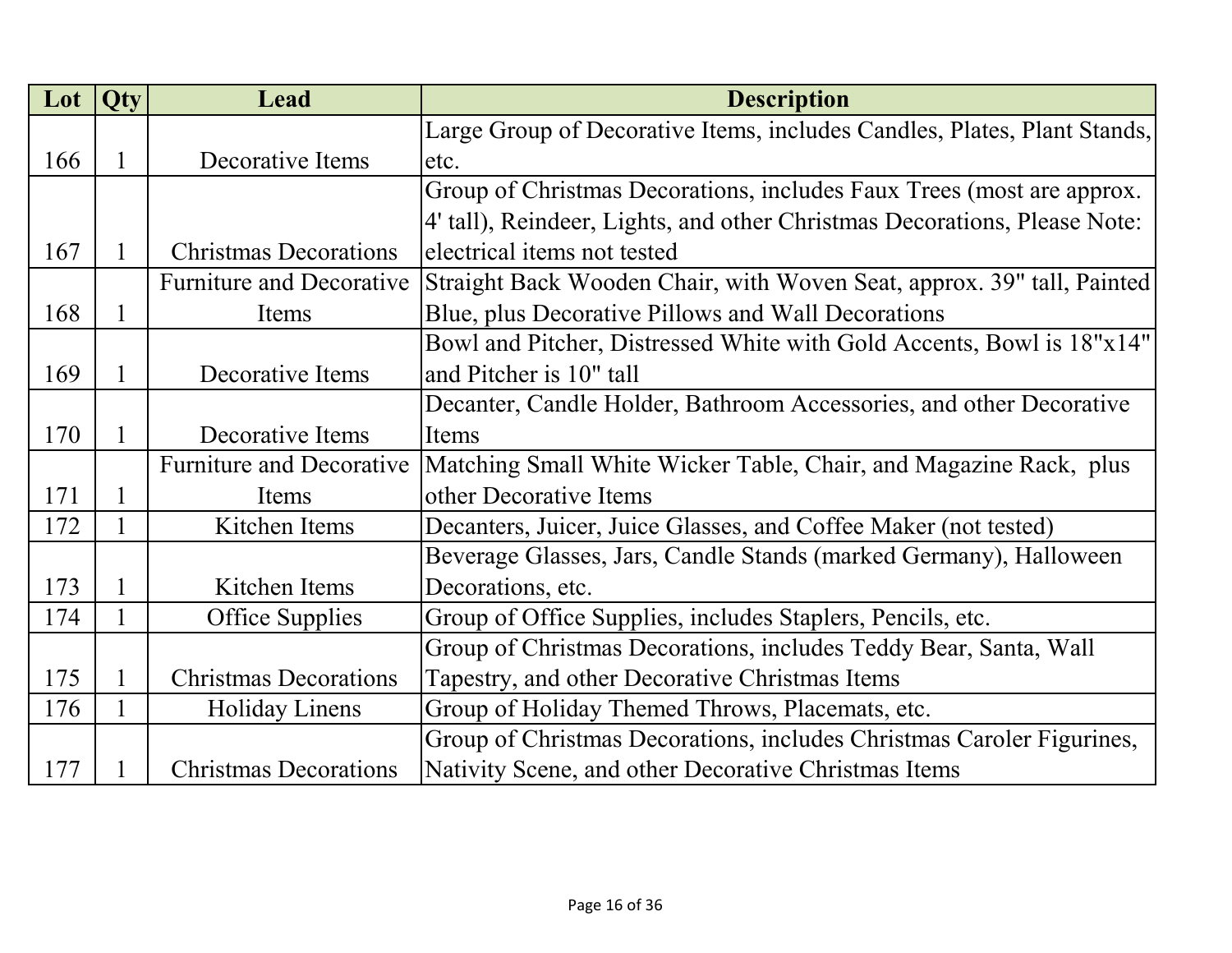| Lot | <b>Qty</b>   | Lead                         | <b>Description</b>                                                      |
|-----|--------------|------------------------------|-------------------------------------------------------------------------|
|     |              |                              |                                                                         |
|     |              |                              | Group of Decorative Christmas Items, includes Wise Men Figurines,       |
| 178 | $\mathbf{1}$ | <b>Christmas Decorations</b> | Dolls, Nativity Scene Figurines, sizes range from approx. 8" to 11"     |
|     |              |                              | Group of Christmas Decorations, includes Santa Figurines (sizes range   |
|     |              |                              | from approx. 4" to 9" tall), Reindeer Figurine, and other Decorative    |
| 179 | 1            | <b>Christmas Decorations</b> | Christmas Items                                                         |
| 180 |              | <b>Christmas Decorations</b> | Santa, Snowman, Cathedral, Angels, and Large Ornaments                  |
| 181 |              | <b>Christmas Decorations</b> | Cherub Stocking Holders and other Decorative Christmas Items            |
| 182 |              | Holiday Themed Items         | Books, Tins, and Napkins                                                |
|     |              | Christmas Servingware        | Group of Christmas Serving Pieces, includes Plates, Jars, Trays, plus a |
| 183 | $\mathbf{1}$ | and Decorations              | Holiday Lamp                                                            |
|     |              |                              |                                                                         |
|     |              | Christmas Beverageware       | Christmas Beverage Glasses and a Ceramic Electric Christmas Tree (not   |
| 184 | $\mathbf{1}$ | and Decorations              | tested)                                                                 |
|     |              |                              |                                                                         |
|     |              |                              | Group of Christmas Decorations, includes Ornaments, Candle Holders,     |
| 185 | $\mathbf{1}$ | <b>Christmas Decorations</b> | Lighted Angel (not tested), and other Decorative Christmas Items        |
| 186 |              | Refrigerator                 | Whirlpool Model Number ED2VHEXVB00                                      |
| 187 |              | Decorative Items             | Group of Picture Stands and Yard Sticks                                 |
|     |              |                              | Wicker Basket with Porcelain Wall Hanger, Cups and Saucers, Hand        |
| 300 | 1            | Decorative Items             | Towels, and Garbage Can                                                 |
|     |              |                              |                                                                         |
| 301 |              | Glassware                    | Group of Glass Cake Plates and a Cake Stand, most are Pressed Glass     |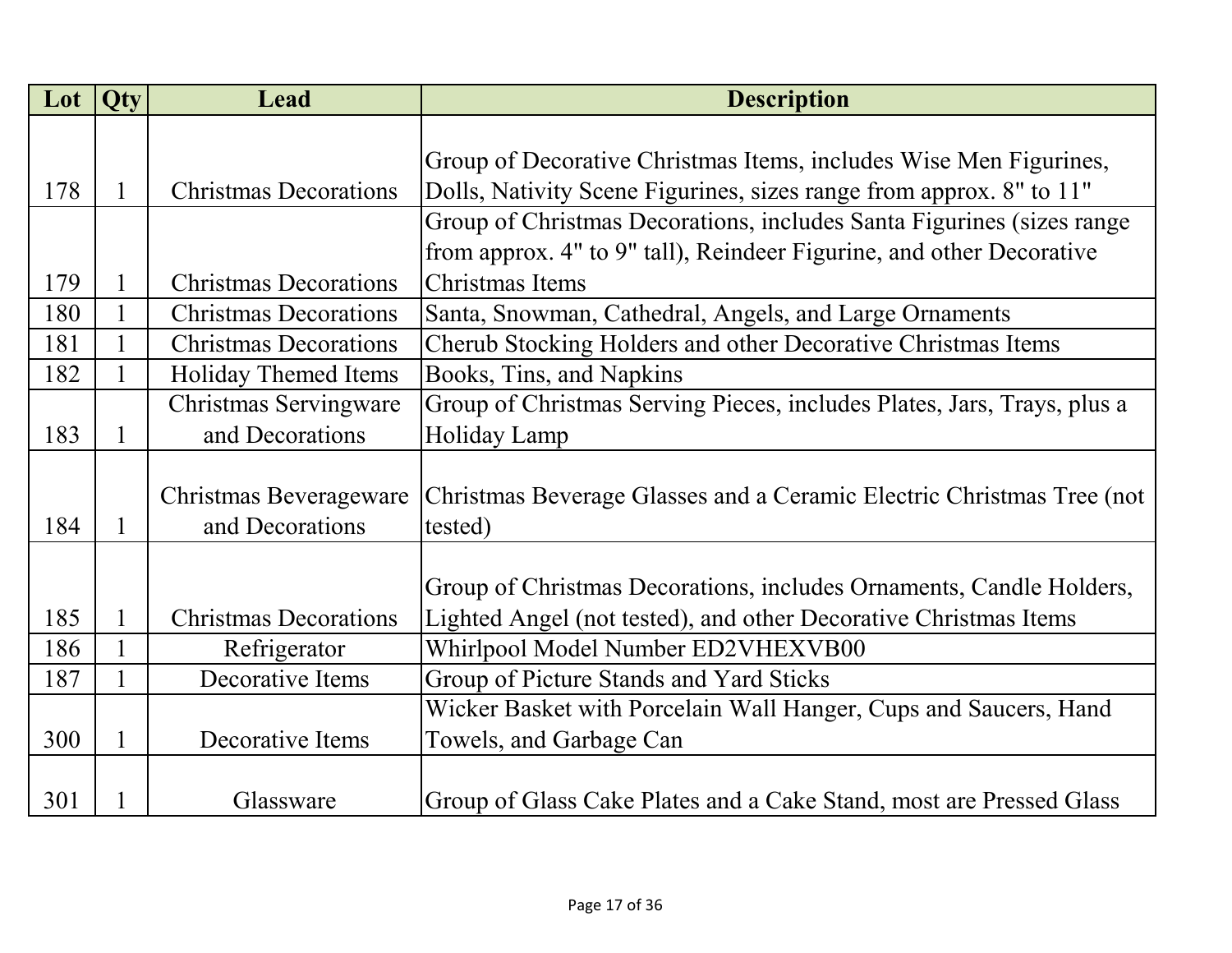| Lot | Qty          | <b>Lead</b>            | <b>Description</b>                                                  |
|-----|--------------|------------------------|---------------------------------------------------------------------|
|     |              |                        | Eight 13" Green Glass Chargers, Demitasse Cups, Framed Cross Stitch |
| 302 | 1            | Decorative Items       | Piece, etc.                                                         |
|     |              |                        | Group of Vintage Candle Sticks with Cherubs, Two Wall Shelves,      |
|     |              |                        | Porcelain Grandma and Grandpa Figurines, and Porcelain Angel        |
| 303 | $\mathbf{1}$ | Decorative Items       | Figurines                                                           |
|     |              |                        | Large Group of 8 Track Tapes, Cassette Tapes, and Miscellaneous     |
| 304 | $\mathbf{1}$ | Music                  | <b>Books</b>                                                        |
| 305 | 1            | <b>Vintage Dolls</b>   | Vintage Duckhouse Doll, 23" tall and Vintage Doll, 19.5" tall       |
|     |              |                        |                                                                     |
|     |              |                        | Vintage Pump Style Organ, by Bell Organ and Piano Company, Ontario  |
|     |              |                        | Canada, Serial Number 103906, appears to be made between November   |
|     |              |                        | 1898 to May 1904, appears to work, minor damage to keyboard cover,  |
| 306 | $\mathbf{1}$ | Organ                  | 48" wide x 23" deep x 73" tall; Please Note: contents not included  |
|     |              |                        | Group of 78 RPM Vinyl Records and Two Boxed Sets (World's Favorite  |
| 307 | $\mathbf{1}$ | Music                  | Music and Great Ladies of Song)                                     |
|     |              |                        | Group of Fashion Jewelry, includes Earrings, Bracelets, Necklaces   |
| 308 | $\mathbf{1}$ | <b>Fashion Jewelry</b> | (various styles and designs) and a Jewelry Box and Music Box        |
|     |              |                        | Pink and Clear Pressed Glass Cake Stand, 13" diameter; Knife Rest;  |
| 309 | $\mathbf{1}$ | Glassware              | Letter Opener; Decanter Stopper, etc.                               |
|     |              |                        | Books by Ester Howard, includes "That's Elizabeth" and "My          |
| 310 | $\mathbf{1}$ | <b>Books</b>           | Unforgettable Life"                                                 |
| 311 |              | Decorative Items       | Brass Coat Rack, approx. 68", Three Footed                          |
|     |              |                        | Faux Fern Oriental Fish Bowl, approx. 12" tall x 14" diameter, on   |
| 312 |              | Decorative Items       | <b>Wooden Plant Stand</b>                                           |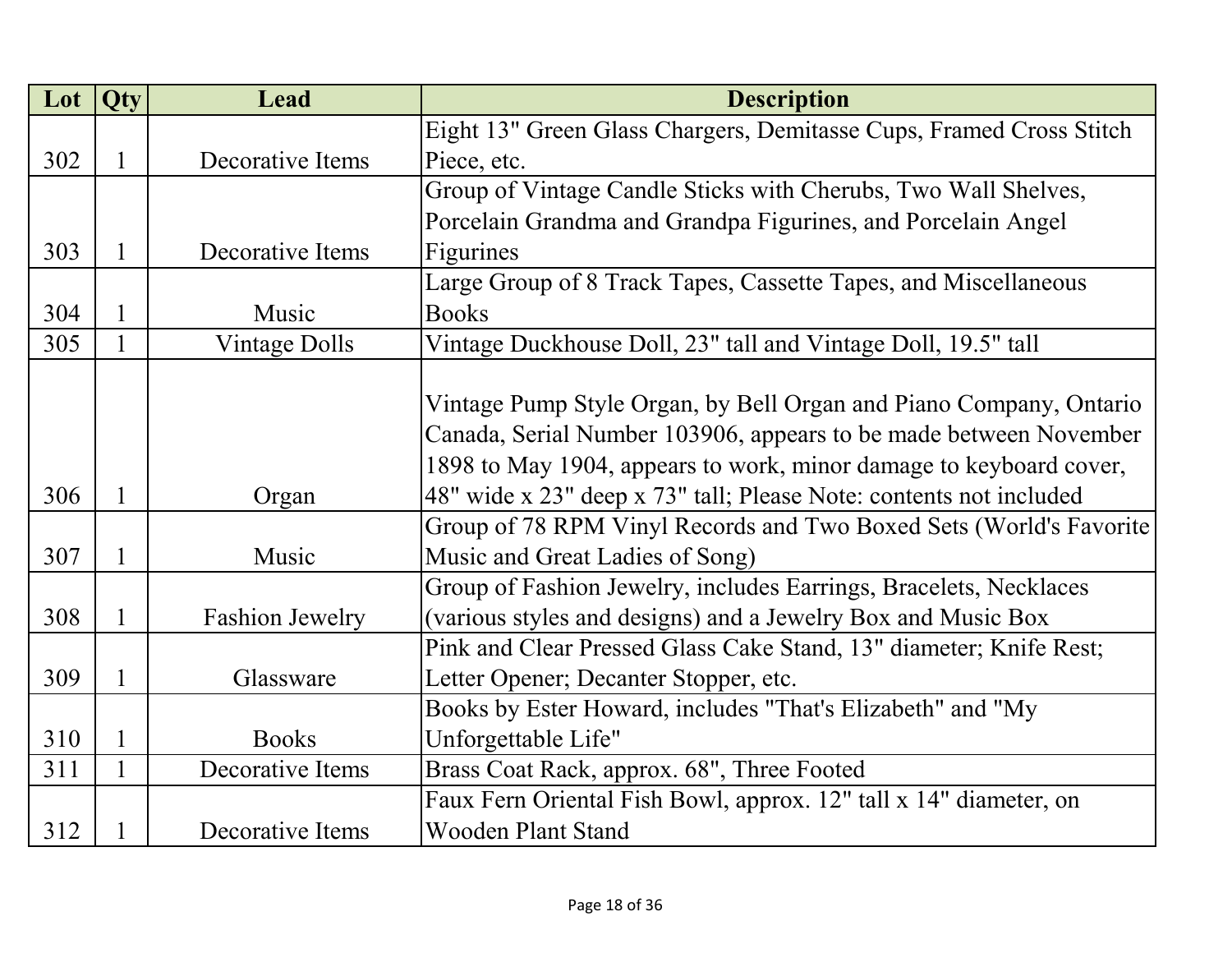| Lot | Qty          | <b>Lead</b>            | <b>Description</b>                                                      |
|-----|--------------|------------------------|-------------------------------------------------------------------------|
| 313 |              | Furniture              | Maple Rocking Chair, with Cushions, approx. 24"x15"x42"                 |
|     |              |                        | Framed Needlepoint, "Lord", approx. 15"x13" and a Serenity Prayer       |
| 314 | 1            | Decorative Items       | Pillow                                                                  |
|     |              |                        | Vintage Oil Style Lamp, with Glass Shade and Base, Hand Painted,        |
| 315 | 1            | Lighting               | approx. 16" tall                                                        |
| 316 | 1            | Decorative Items       | French Style Phone and an Old Style Big Ben Alarm Clock                 |
|     |              |                        | Four Poster Ornate Queen Brass Bed, with Bed Coverings; Please Note:    |
| 317 | 1            | Furniture              | contents on bed not included                                            |
|     |              |                        | Pair of Framed Needlepoint Prints, approx. 22"x16.5", both are "Now I   |
| 318 | 1            | Wall Art               | Lay Me Down to Sleep", with Metal Wall Decoration                       |
|     |              |                        | Group of UNC Items, includes Tiffany Style UNC Lamp, approx. 20"        |
| 319 | 1            | <b>UNC Collectible</b> | tall; UNC Cheerleader Doll; and UNC Santa Figurine                      |
|     |              |                        | Metal Table, approx. 14"x14"x28" with Marble Insert, Please Note:       |
| 320 | 1            | Furniture              | contents not included                                                   |
|     |              |                        | Dutch Girl Doll on Stand, approx. 14" tall and Angel Doll on Stand,     |
| 321 | 1            | Dolls                  | approx. 12" tall                                                        |
|     |              |                        | Small Bench with Needlepoint Covered Top, Inspirational Theme,          |
| 322 | 1            | Furniture              | approx. 35"x13"x14"                                                     |
|     |              |                        | Boudoir Chair, approx. 20" wide x 15.5" deep x 31" tall, Blue and White |
| 323 | $\mathbf{1}$ | Furniture              | Floral and Stripes, with Two Matching Pillows                           |
|     |              |                        |                                                                         |
|     |              |                        | Novan Electronics Portable Intruder Deterrent, 110V, Serial #0B08-11,   |
| 324 |              | Electronics            | Model NP2400, plus TV Stand and Magnavox 20" Diagonal TV                |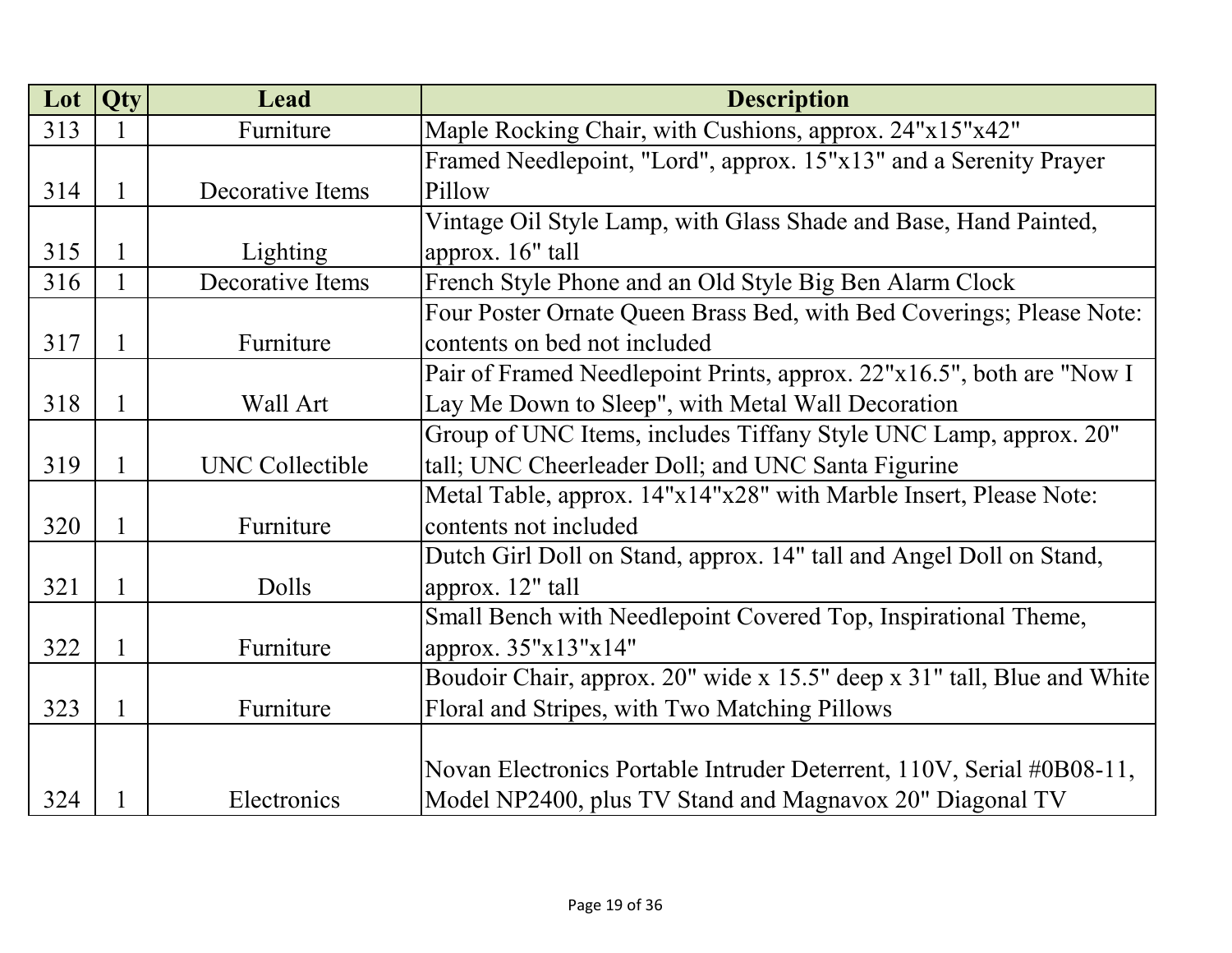| Lot | Qty | Lead             | <b>Description</b>                                                                            |
|-----|-----|------------------|-----------------------------------------------------------------------------------------------|
|     |     |                  | Curio Cabinet, Glass Front, Bottom Two Door Cabinet, Mirrored Back,                           |
|     |     |                  | approx. 27" wide x 12" deep x 66.5" tall, Please Note: contents not                           |
| 325 | 1   | Furniture        | included                                                                                      |
|     |     |                  | Angel Figurine, approx. 10" tall, "Friends" Sign, and a small Bluebird                        |
| 326 | 1   | Decorative Items | Figurine                                                                                      |
|     |     |                  |                                                                                               |
|     |     |                  | Vintage Decorative Glass Group of Vintage Aqua Blue Colored Decorative Glass Pieces, includes |
| 327 | 1   | Items            | 7" Vase, Pair of 5" Compotes, and a 6.75" Three Legged Vase                                   |
|     |     |                  |                                                                                               |
|     |     |                  | Group of Decorative Pieces, includes Snowbabies The Guest Collection                          |
| 328 | 1   | Decorative Items | "Dorothy", "Love" Figurine; and "Bluebirds Mean Happiness" Figurine                           |
| 329 | 1   | Decorative Items | Pair of Aqua Blue Glass Vases, approx. 7.5" tall each                                         |
|     |     |                  | Group of Decorative Items, includes Andrea Figurine Boy with Flute,                           |
|     |     |                  | approx. 10" tall, 8" Vase, Music Box Angel "O Come All Ye Faithful",                          |
| 330 | 1   | Decorative Items | approx. 7.5" tall                                                                             |
| 331 | 1   | Decorative Items | Wall Tapestry, Needlepoint, approx. 60" long x 6" wide                                        |
|     |     |                  | Framed and Matted Campbell University Building, Signed by Shelby,                             |
| 332 | 1   | Wall Art         | 1991, approx. 22"x18"                                                                         |
|     |     |                  | Oil on Canvas, Colorful Floral Scene, Professionally Framed, approx.                          |
| 333 | 1   | Wall Art         | 45"x37.5", with Wall Decoration at top                                                        |
|     |     |                  |                                                                                               |
| 334 | 1   | Kitchen Items    | Box Lot of Kitchen Items, includes Electric Knife, Knives, Utensils, etc.                     |
| 335 |     | Cookware         | Group of Cookware, includes Frying Pans and Pots                                              |
| 336 |     | Cookware         | Group of Cookware, Floral Print                                                               |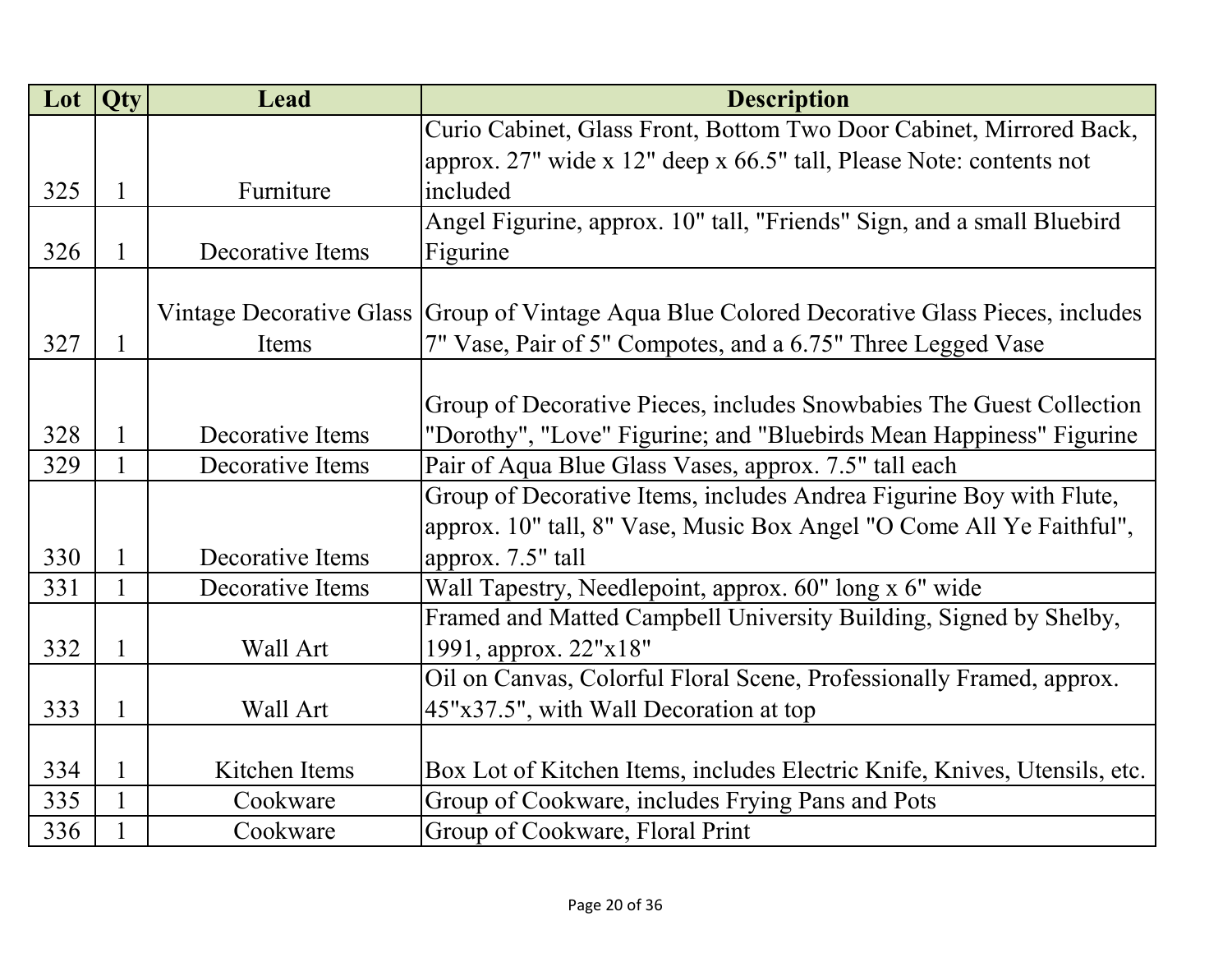| Lot | Qty | Lead                | <b>Description</b>                                                      |
|-----|-----|---------------------|-------------------------------------------------------------------------|
|     |     |                     | Group of Vintage Cookie Jars, some with metal lids and handles, various |
| 337 | 1   | Vintage Cookie Jars | styles and designs                                                      |
|     |     |                     | Two Vintage Porcelain Pitchers, appear to be hand painted, plus a       |
|     |     |                     | McCoy "Cabin" Cookie Jar and Two Pottery Soup and Cracker Bowls,        |
| 338 | 1   | Vintage Porcelain   | signed by Erik Hertz                                                    |
| 339 |     | Cookie Jars         | Group of Pottery and Glass Cookie Jars and Other Pottery Pieces         |
| 340 | 1   | <b>Bakeware</b>     | Group of Baking Sheets, Tins, and Pans                                  |
|     |     |                     | Pair of Oriental Motif Upholstered Loveseats, approx. 53" long x 33"    |
| 341 | 1   | Furniture           | deep x 27" tall                                                         |
|     |     |                     | Green Marble Top Table with Heavily Carved Base, on Casters, approx.    |
| 342 | 1   | Furniture           | 20" wide x 28" long x 20" tall                                          |
|     |     |                     | Pair of Loveseats, Floral Striped Upholstery, approx. 50" wide x 36"    |
| 343 |     | Furniture           | deep x 28" tall                                                         |
| 344 |     | Furniture           | Upholstered Side Chair, approx. 23" wide x 24" deep x 33" tall          |
| 345 |     | <b>Rugs</b>         | Chicken Themed Throw Rug and Floral Patterned Throw Rug                 |
| 346 |     | Linens              | Group of Linens, includes Placemats, Kitchen Towels, etc.               |
| 347 | 1   | Linens              | Quilt, Blankets, and Pillows                                            |
|     |     |                     | Group of Miscellaneous Books and Brochures, plus a small Plastic Bin    |
| 348 | 1   | Miscellaneous Items | with Costume Jewelry and Buttons                                        |
|     |     |                     | Floral Hand Painted Covered Urn, marked "Andrea", 9" tall, plus a Hand  |
| 349 | 1   | Decorative Items    | Painted Chocolate Pot, marked "Porcelain", 10" tall                     |
| 350 | 1   | Decorative Items    | Two House Figurines, 7" tall x 5" wide x 5" deep                        |
|     |     |                     | Matching Set of Intricate Designed Cut Glass Vases, 6.5" diameter x 9"  |
| 351 |     | Decorative Items    | tall                                                                    |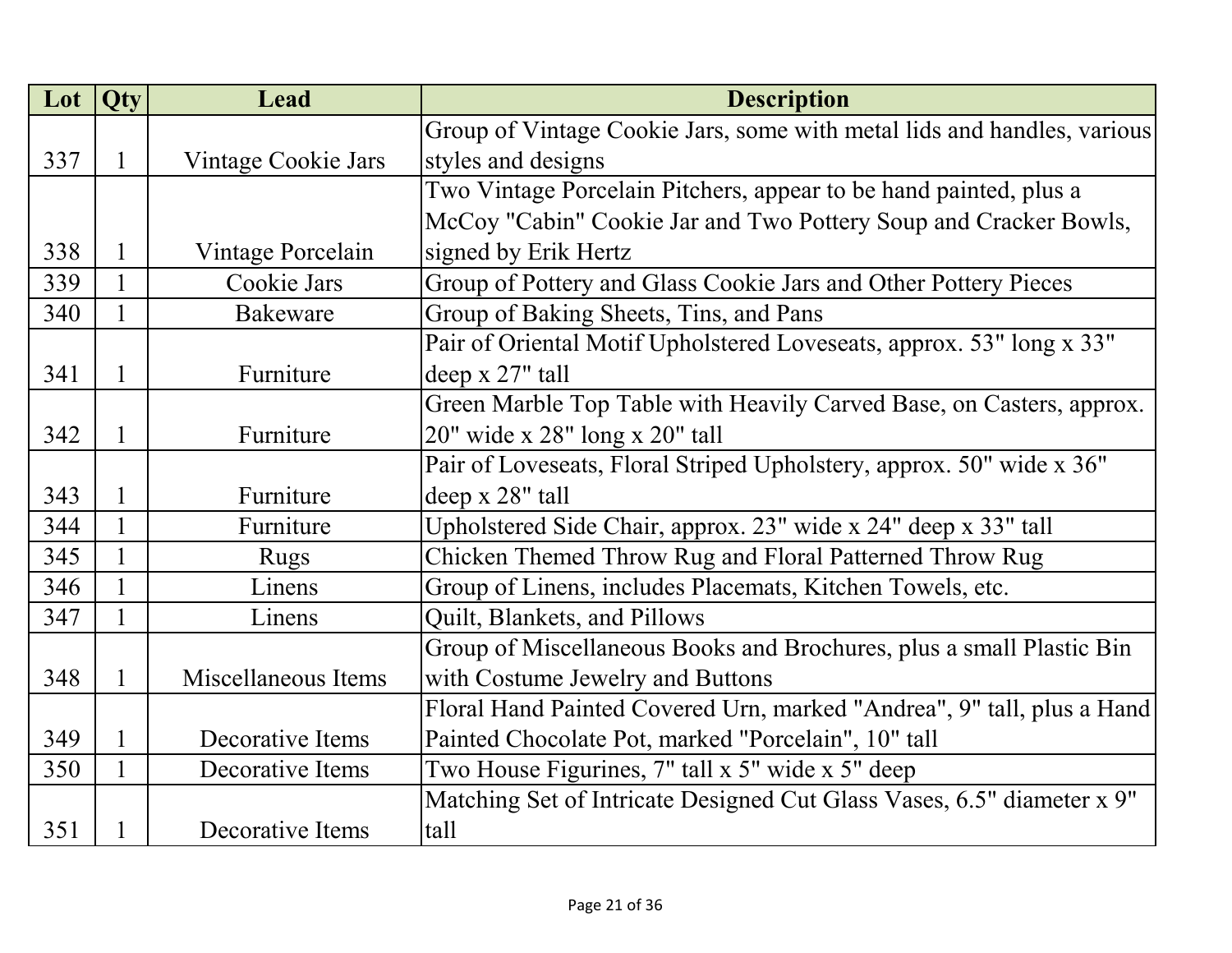| Lot | Qty          | Lead             | <b>Description</b>                                                      |
|-----|--------------|------------------|-------------------------------------------------------------------------|
|     |              |                  | Set of Four Ruby Red Vases, Hand Painted, Floral Scenes with Birds,     |
| 352 | 1            | Decorative Items | approx. 9" tall each                                                    |
|     |              |                  | Two Cookie Jars with Metal Tops and Handles, approx. 5.5" tall each,    |
|     |              |                  | appear to be Hand Painted, one decorated with Roses and one with        |
| 353 | $\mathbf{1}$ | Cookie Jars      | Victorian Lady in Flower Garden                                         |
|     |              |                  | Porcelain Chocolate Pot, marked "Hand Painted", approx. 9" tall, plus a |
| 354 | $\mathbf{1}$ | Decorative Items | Metal Covered Dish shaped like a Pitcher, approx. 8" tall               |
|     |              |                  | Three Cookie Jars with Metal Tops and Handles, two are 6" tall, one is  |
| 355 | $\mathbf{1}$ | Decorative Items | $8"$ tall                                                               |
|     |              |                  | Group of Decorative Items, includes Carnival Glass Compote, 8.5"        |
|     |              |                  | diameter, 5" tall; Glass 8" tall Vase; Ruby Red and Clear Glass         |
|     |              |                  | Scalloped Top 10" Dish; Etched 12" Stem Vase; and a Hand Blown          |
| 356 | $\mathbf{1}$ | Decorative Items | <b>Glass Sunflower</b>                                                  |
|     |              |                  | Group of Aqua Blue Glass Items, includes 8" diameter Scalloped Bowl,    |
|     |              |                  | 8" diameter Footed Bowl, 7" diameter Footed Three Sided Bowl, 8"        |
| 357 | $\mathbf{1}$ | Decorative Items | diameter Footed Bowl, and a 2.5" tall Top Hat                           |
|     |              |                  | Tea Set with Four Cups and Saucers, Rose Design, Saucers are 5"         |
| 358 | $\mathbf{1}$ | Decorative Items | diameter, Tea Pot is 10" tall, and a "Tea" Book                         |
|     |              |                  | Pair of Praying Hands Bookends with Inspirational Books, plus Two       |
| 359 | $\mathbf{1}$ | Decorative Items | Pair of Gold Rimmed Antique Eye Glasses                                 |
|     |              |                  |                                                                         |
| 360 | $\mathbf{1}$ | Decorative Items | Pair of King and Queen Themed Bookends, 9" tall each, plus Books        |
|     |              |                  | Pair of Heavy Bronze Bookends, 6" tall x 3.5" wide, stamped             |
| 361 |              | Decorative Items | "Meditation", plus Books                                                |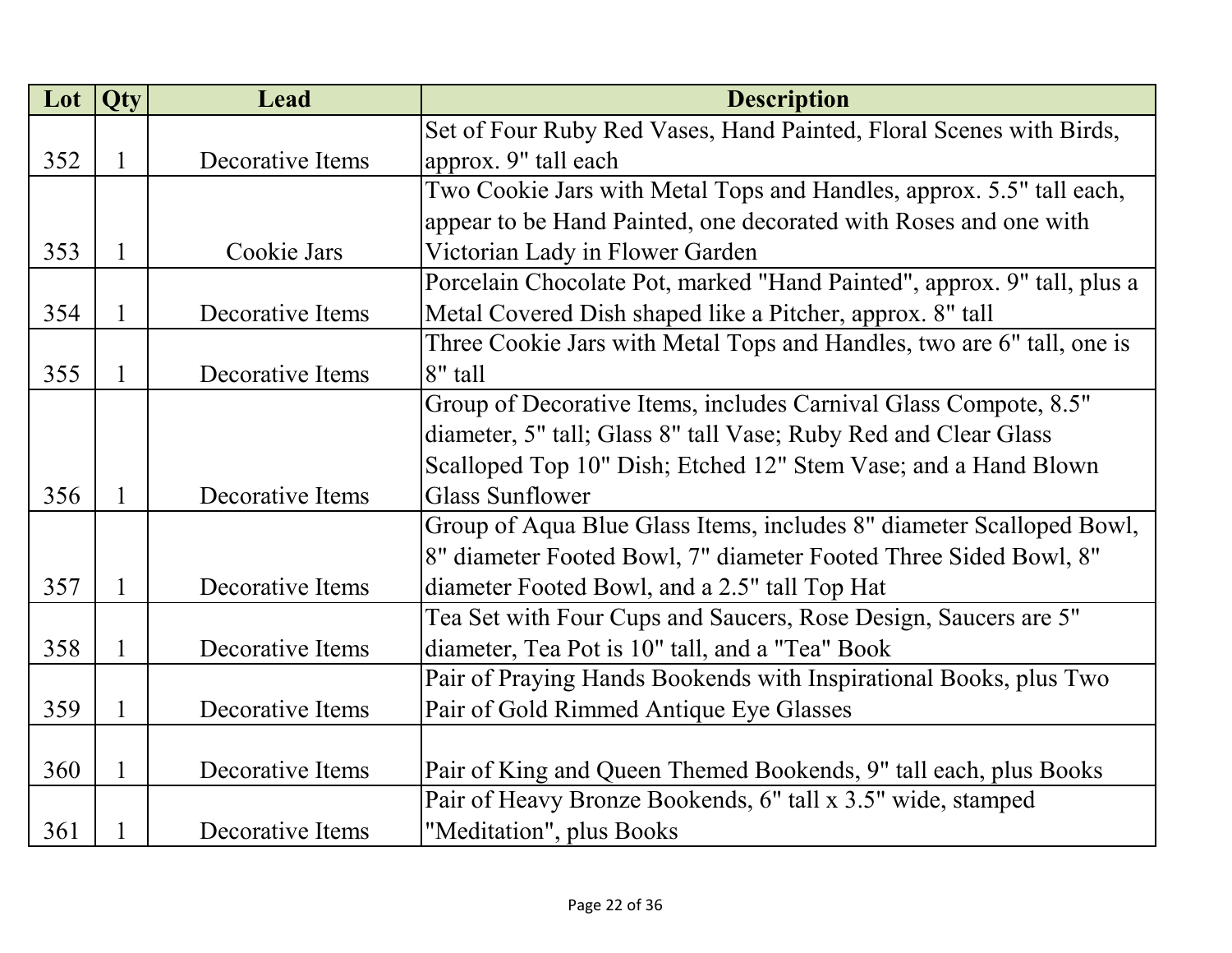| Lot | Qty      | Lead             | <b>Description</b>                                                       |
|-----|----------|------------------|--------------------------------------------------------------------------|
|     |          |                  | Four Pressed Glass Vases, various styles and designs, sizes range from   |
| 362 | $\bf{l}$ | Decorative Items | 8" to 9.5" tall                                                          |
|     |          |                  | Pair of Urns with Handles, Grape Theme, Hand Painted, marked             |
| 363 |          | Decorative Items | "Nippon", 8" tall each x 10" across each                                 |
|     |          |                  | Three Cookie Jars with Metal Tops and Handles, Floral Designs, Hand      |
| 364 | 1        | Decorative Items | Painted, marked "England", approx. 9" tall each                          |
|     |          |                  | Pink Floral Design on Clear Glass Vase, approx. 9" tall; Clear Glass     |
|     |          |                  | Vase, approx. 8" tall; and a Pinched Top Clear Glass Vase, approx. 8"    |
| 365 |          | Decorative Items | tall                                                                     |
|     |          |                  |                                                                          |
|     |          |                  | Pastelceramica Figurine by Linozampiva, Signed, Hand Painted, approx.    |
| 366 |          | Decorative Items | 6" tall, plus a Nao Bride Figurine, Handmade, approx. 9" tall            |
|     |          |                  | Group of Glass Bud Vases, sizes range from approx. 5" to 9", various     |
| 367 | 1        | Decorative Items | styles and designs                                                       |
|     |          |                  | Pair of Angel Figurines and an Angel Figurine holding a Lamb, approx.    |
| 368 | 1        | Decorative Items | $9"$ tall                                                                |
|     |          |                  | Nippon Hand Painted Dish, approx. 8"x8", Floral and Cottage Scene,       |
|     |          |                  | plus Nippon Hand Painted Vase, approx. 9" tall (Please Note: one         |
| 369 |          | Decorative Items | handle is broke, but handle is with vase)                                |
|     |          |                  | Group of Miscellaneous Decorative Figurines, includes Santa, Angel,      |
| 370 | 1        | Decorative Items | etc., sizes range from approx. 6" to 10" tall each                       |
|     |          |                  | Nao Girl Figurine, approx. 7.5" tall and a Nao Girl with Books Figurine, |
| 371 |          | Decorative Items | approx. 11" tall, both by Dansa                                          |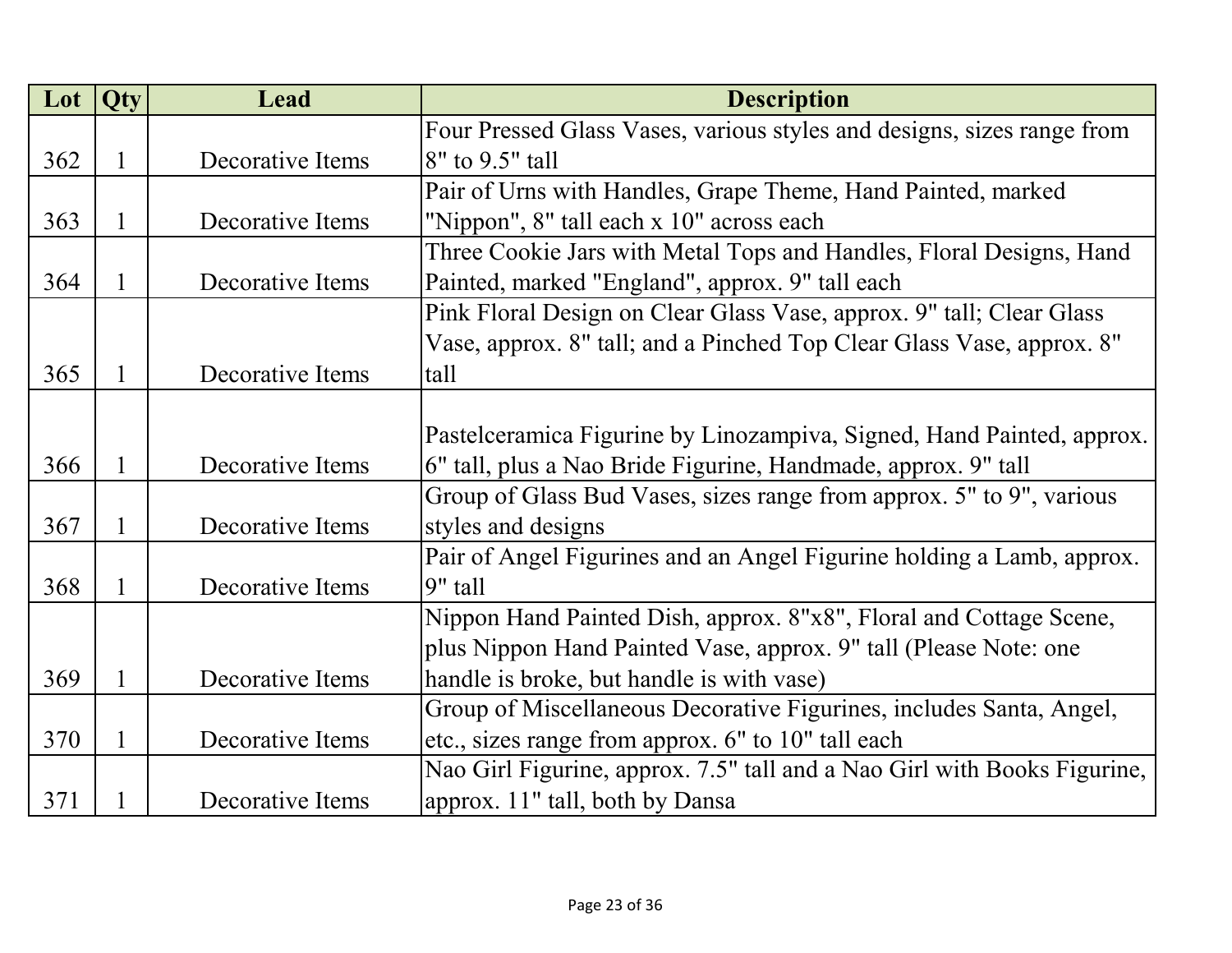| Lot | <b>Qty</b>   | Lead                | <b>Description</b>                                                       |
|-----|--------------|---------------------|--------------------------------------------------------------------------|
|     |              |                     | Group of Foot Stools, Three with Wooden Tops, One with Upholstered       |
| 372 | 1            | <b>Foot Stools</b>  | Top, average height of each is approx. 10.5" tall                        |
|     |              |                     | Stand, approx. 21" tall x 16.5" wide x 11" deep, with Porcelain Music    |
|     |              |                     | Boxes and a Plant Stand, with Inlayed Hand Painted Bird Scene on         |
| 373 | $\mathbf{1}$ | Decorative Items    | Stone, approx. 24" tall                                                  |
|     |              |                     | Twelve Bone China Wedgewood "Flowers of the Year Plate                   |
|     |              |                     | Collection", made in England, Royal Horticultural Society, approx.       |
| 374 | $\mathbf{1}$ | China               | 10.5" diameter, with Clear Stands                                        |
|     |              |                     | Hand Painted Metal Well Bucket, Cushions, Decorative Lights, and a       |
| 375 | $\mathbf{1}$ | Miscellaneous Items | Campbell University Insulated Rolling Bag                                |
| 376 | $\mathbf{1}$ | <b>Bookends</b>     | Pair of "Child Reading" Bookends, approx. 5" tall each                   |
|     |              |                     | Pair of "Dutch Girl" Bookends, marked "Philadelphia Manufacturing        |
| 377 | $\mathbf{1}$ | <b>Bookends</b>     | Company", approx. 5" tall each                                           |
|     |              |                     |                                                                          |
| 378 | $\mathbf{1}$ | <b>Bookends</b>     | Pair of "Kittens with Yarn" Bookends, painted Gold, approx. 6" tall each |
| 379 |              | Decorative Items    | Five Hanford's Grandmother Figurines, approx. 7.5" tall each             |
|     |              |                     | Set of Oval Clear Glass Sandwich Plates and Punch Cups and Set of        |
| 380 | 1            | Glassware           | <b>Etched Glass Sandwich Plates and Punch Cups</b>                       |
|     |              |                     | Bob Timberlake "Swan Lake" Music Box; Brass Easel, 17" tall; and a       |
| 381 |              | Decorative Items    | Black Metal Easel, 12" tall                                              |
| 382 | $\mathbf{1}$ | Miscellaneous Items | Two Sewing Baskets, Two Vine Woven Baskets, and a Mirror                 |
|     |              |                     | Wooden Box, Apple Themed Clock, Two Pair of Stone Bookends, and          |
| 383 | 1            | Decorative Items    | One Pair of Metal Bookends                                               |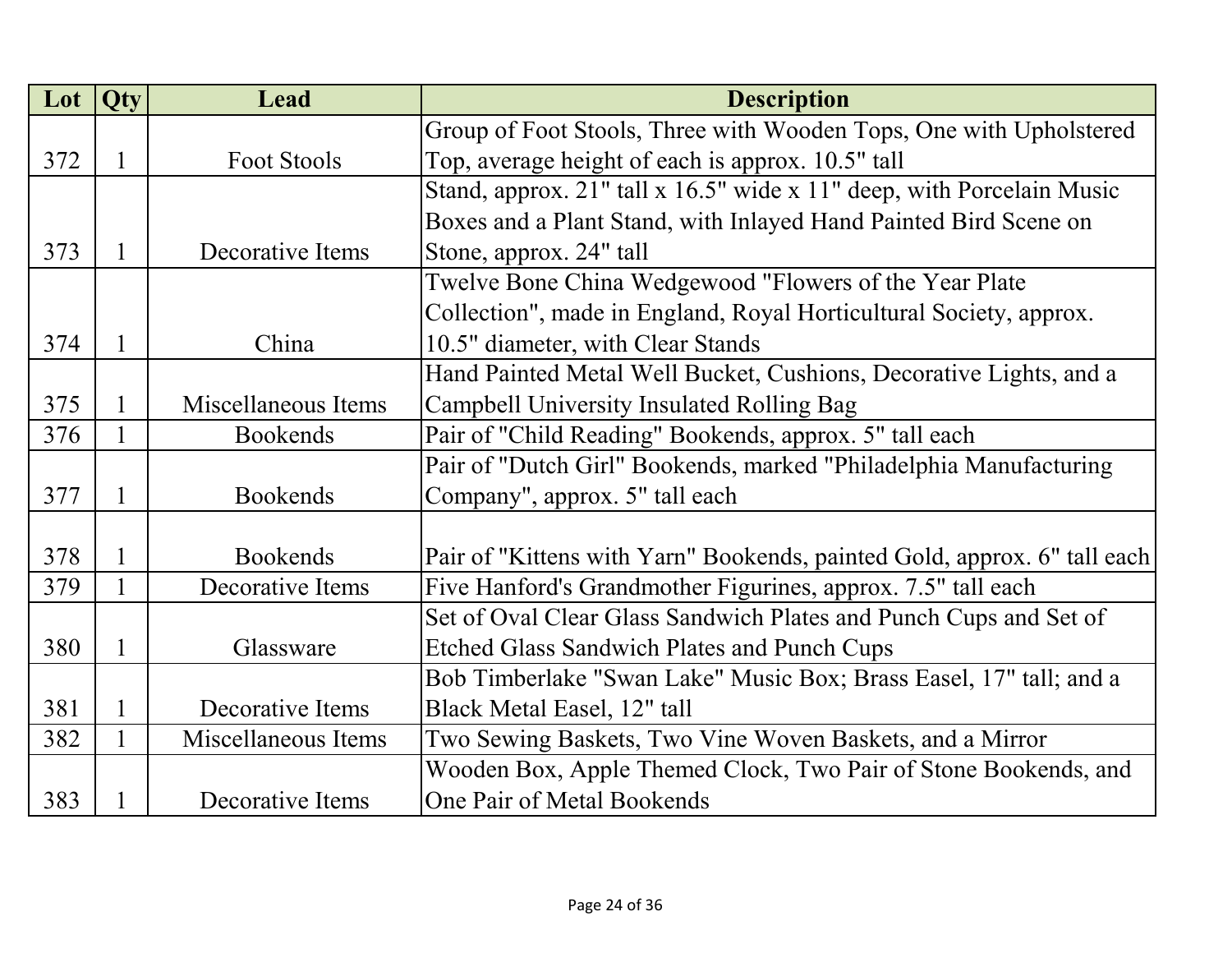| Lot | Qty          | Lead                                      | <b>Description</b>                                                     |
|-----|--------------|-------------------------------------------|------------------------------------------------------------------------|
|     |              |                                           | Framed "Home Sweet Home" Cross Stitch Print, approx. 22"x15";          |
|     |              |                                           | Framed Glass "Choose Happy" Wall Art Piece, approx. 18"x6"; and a      |
| 384 | 1            | Decorative Items                          | <b>Reversible Swinging Doll</b>                                        |
|     |              |                                           | Framed "Jesus and Children" Print, approx. 18"x21.5", plus other       |
| 385 | 1            | Decorative Items                          | Framed Prints and a Metal Angel Floral Holder                          |
| 386 |              | Decorative Items                          | Kitchen Linens and Small Plastic Baskets, approx. 9"x7"x4"             |
|     |              |                                           | Wooden Rocking Chair, approx. 17"x26"x30", with Men's Neck Tie         |
| 387 | 1            | Furniture                                 | Seat                                                                   |
|     |              |                                           | Wooden Half Step with Rails, approx. approx. 35" tall x 31" wide x 18" |
| 388 | 1            | Half Step                                 | long                                                                   |
|     |              |                                           | Three Section Screen, Hand Painted, Floral Design, Middle is approx.   |
| 389 | 1            | Decorative Items                          | 34" tall x 18" wide, Sides are approx. 34" tall x 9" wide              |
|     |              |                                           | Wood Kindling Box for Fireplace, approx. 14" long and Wood             |
| 390 | 1            | Decorative Items                          | Magazine Rack, approx. 15.5" long x 17" tall x 8" deep                 |
|     |              |                                           | Round Area Rug, Rose Design, Beige, Red, and Green, approx. 88"        |
| 391 | 1            | <b>Rugs</b>                               | diameter, soiled/need cleaning                                         |
|     |              |                                           | Group of Decorative Items, includes Decorative Bunny, Glasses, Cups,   |
| 392 | 1            | Decorative Items                          | Saucers, etc.                                                          |
| 393 | 1            | Beverageware                              | Group of Coffee Cups, Travel Cups, Beverage Glasses, etc.              |
|     |              |                                           | Group of Miscellaneous Items, includes Wall Shelf, Covered Dish,       |
| 394 | $\mathbf{1}$ | Miscellaneous Items                       | Hanging Candle Holder, Trivets, etc.                                   |
|     |              |                                           | Rival Kitcheneer Meat Grinder/Salad Maker, with Instruction Booklet,   |
| 395 |              | Small Kitchen Appliance appears to be new |                                                                        |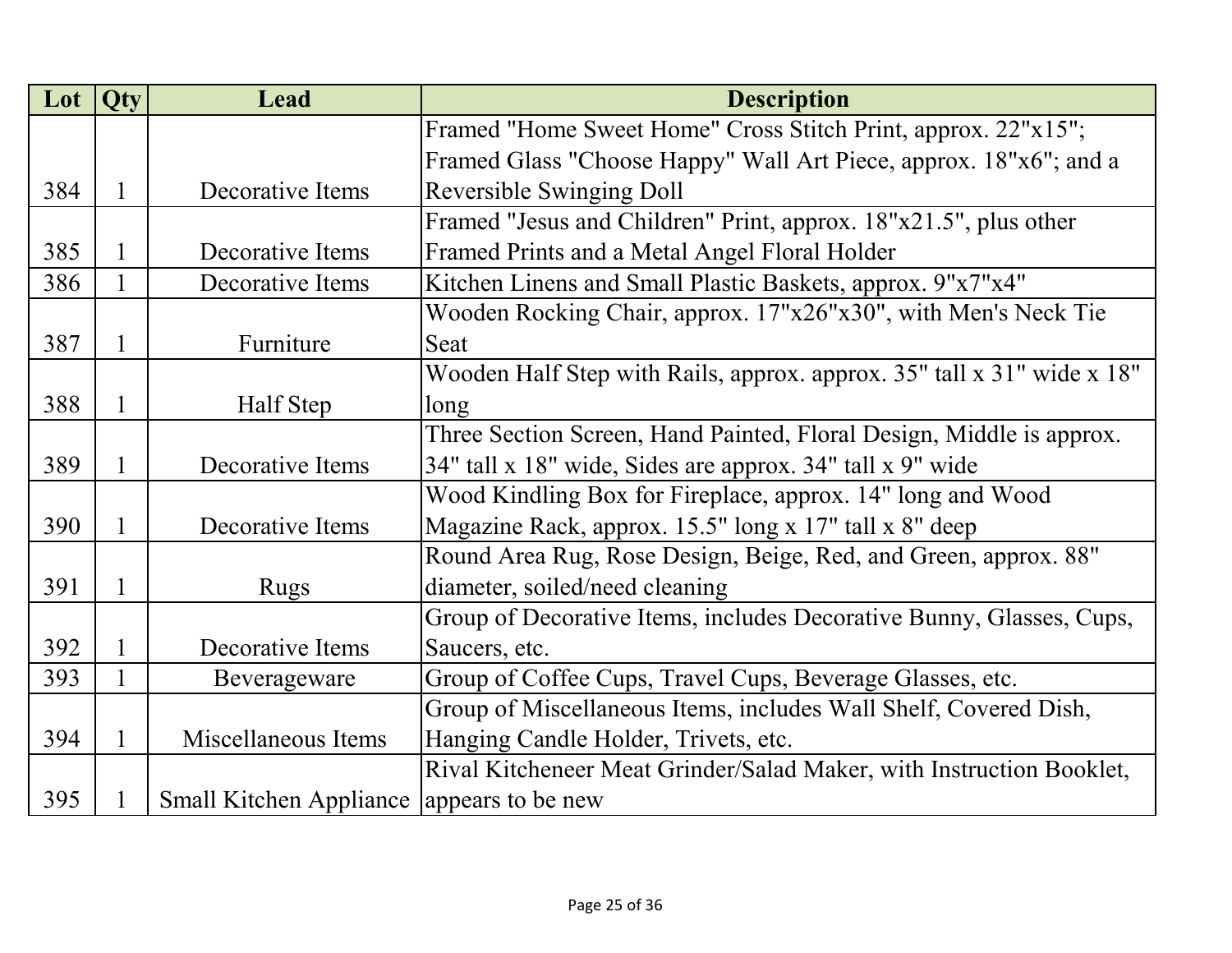| Lot | Qty          | <b>Lead</b>                    | <b>Description</b>                                                       |
|-----|--------------|--------------------------------|--------------------------------------------------------------------------|
|     |              |                                | Group of Decorative Items, includes Figurines, Angels, Vases, Music      |
| 396 | 1            | Decorative Items               | Boxes, etc.                                                              |
| 397 | $\mathbf{1}$ | Vintage Items                  | Vintage Slovakia Pieces, plus Plates and Trays                           |
| 398 | 1            | Miscellaneous Items            | Milk Glass Cake Stand, Juicer, and Candle Holder                         |
| 399 | 1            | <b>Dishes</b>                  | Assorted Bowls, Glasses, etc.                                            |
|     |              |                                | Group of Corningware Dishes with Covers, Vintage Bottles, and a          |
| 400 | $\mathbf{1}$ | <b>Small Kitchen Appliance</b> | <b>Cutting Board</b>                                                     |
|     |              |                                | Sunbeam Mixmaster 12 Speed Mixer, unknown working condition, with        |
| 401 | 1            | <b>Small Kitchen Appliance</b> | Glass Mixing Bowls and Two Beaters                                       |
|     |              |                                |                                                                          |
| 402 | $\mathbf{1}$ | <b>Small Kitchen Appliance</b> | Sunbeam Toaster Oven, White, unknown working condition                   |
|     |              |                                | Assorted Wine Glasses, Juice Glasses, Water Glasses, etc., various sizes |
| 403 | $\mathbf{1}$ | Beverageware                   | and styles                                                               |
|     |              |                                | Oreck XL Commercial Vacuum Cleaner, Hoover Handheld Brush                |
| 404 | $\mathbf{1}$ | <b>Cleaning Items</b>          | Vacuum, and a Mop, unknown working condition on all                      |
|     |              |                                | Wall Hanging Plate "God is Great", 13" diameter; Hammered Aluminum       |
| 405 | 1            | Miscellaneous Items            | Ice Bucket; and Glass Serving Bowls                                      |
| 406 |              | Servingware                    | Plastic Pitchers, Plastic Cake Plate, and Plastic Cake Carrier           |
| 407 |              | <b>Cast Iron Frying Pans</b>   | Cast Iron Frying Pans, 8" and 11" diameter                               |
|     |              |                                | Runner Rug, Floral Design, approx. 8'x32" and a Round Area Rug,          |
| 408 | $\mathbf{1}$ | <b>Rugs</b>                    | Chicken Motif, approx. 4" diameter                                       |
| 409 |              | Miscellaneous Items            | Group of Light Bulbs, Crock Pot, Glass Jars, Antique Broom, etc.         |
|     |              |                                | Group of Recipe Books, some from Churches and Schools, and a Large       |
| 410 |              | Recipe Books                   | Group of Saved Recipes                                                   |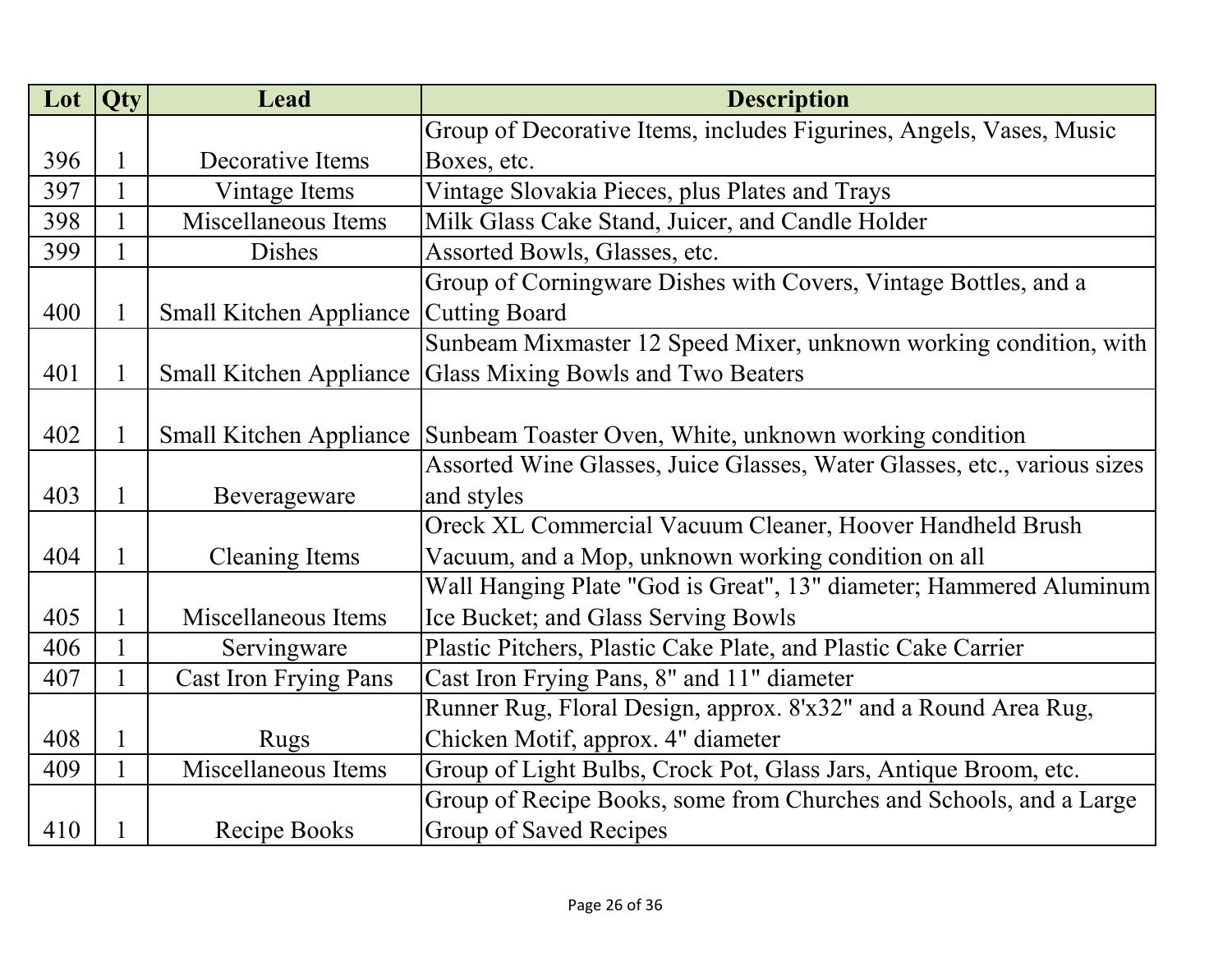| Lot | Qty          | <b>Lead</b>                  | <b>Description</b>                                                     |
|-----|--------------|------------------------------|------------------------------------------------------------------------|
| 411 |              | Washer                       | Hotpoint Washer, White, unknown working condition                      |
|     |              |                              | Whirlpool Dryer, Solid State Mark II Series, Gold, unknown working     |
| 412 | $\mathbf{1}$ | Dryer                        | condition                                                              |
|     |              |                              | Group of Decorative Canvas Wall Art Hangings, some Inspirational,      |
| 413 | $\mathbf{1}$ | Wall Art                     | plus Coin Operated Mechanical                                          |
|     |              |                              | Indonesian Cookbook Stand, Dogwood Designed Set of Bookend, and        |
| 414 | 1            | Decorative Items             | <b>What Nots</b>                                                       |
|     |              |                              | Group of Books, Religious and Leadership Subjects, various titles and  |
| 415 | 1            | <b>Books</b>                 | miscellaneous authors                                                  |
|     |              |                              |                                                                        |
|     |              |                              | Framed "Boy and Girl at Well" Print, approx. 38"x29", plus a Framed    |
| 416 | 1            | Wall Art                     | Watercolor on Canvas, Farm Scene, Signed McCall, approx. 23"x19"       |
|     |              |                              | Birdhouse, approx. 21" tall x 12" wide x 7" deep; Birdhouse, approx.   |
| 417 | 1            | Decorative Items             | 10"x8"; and a Framed Religious Print                                   |
|     |              |                              | Metal and Wood Table; approx. 24" diameter; Please Note: contents not  |
| 418 | 1            | Furniture                    | included                                                               |
|     |              |                              | Lyre Back Swivel Chair, with Needlepoint Seat, Vineyard Vines          |
| 419 | 1            | Furniture                    | Carrying Tote, Piano Stool, approx. 22"x13"x17"                        |
|     |              |                              |                                                                        |
| 420 |              | <b>Fireplace Accessories</b> | Fireplace Fan Screen, appears to be Brass, approx. 36" wide x 28" tall |
| 421 |              | Decorative Items             | Group of Chicken Figurines, sizes range from 5" to 10" tall            |
|     |              |                              | Porcelain Lamp with Wooden Base, appears to be Hand Painted, approx.   |
| 422 | 1            | Lighting                     | 25" tall                                                               |
| 423 |              | Andirons                     | Pair of Andirons, Black, 30" tall x 14" wide each                      |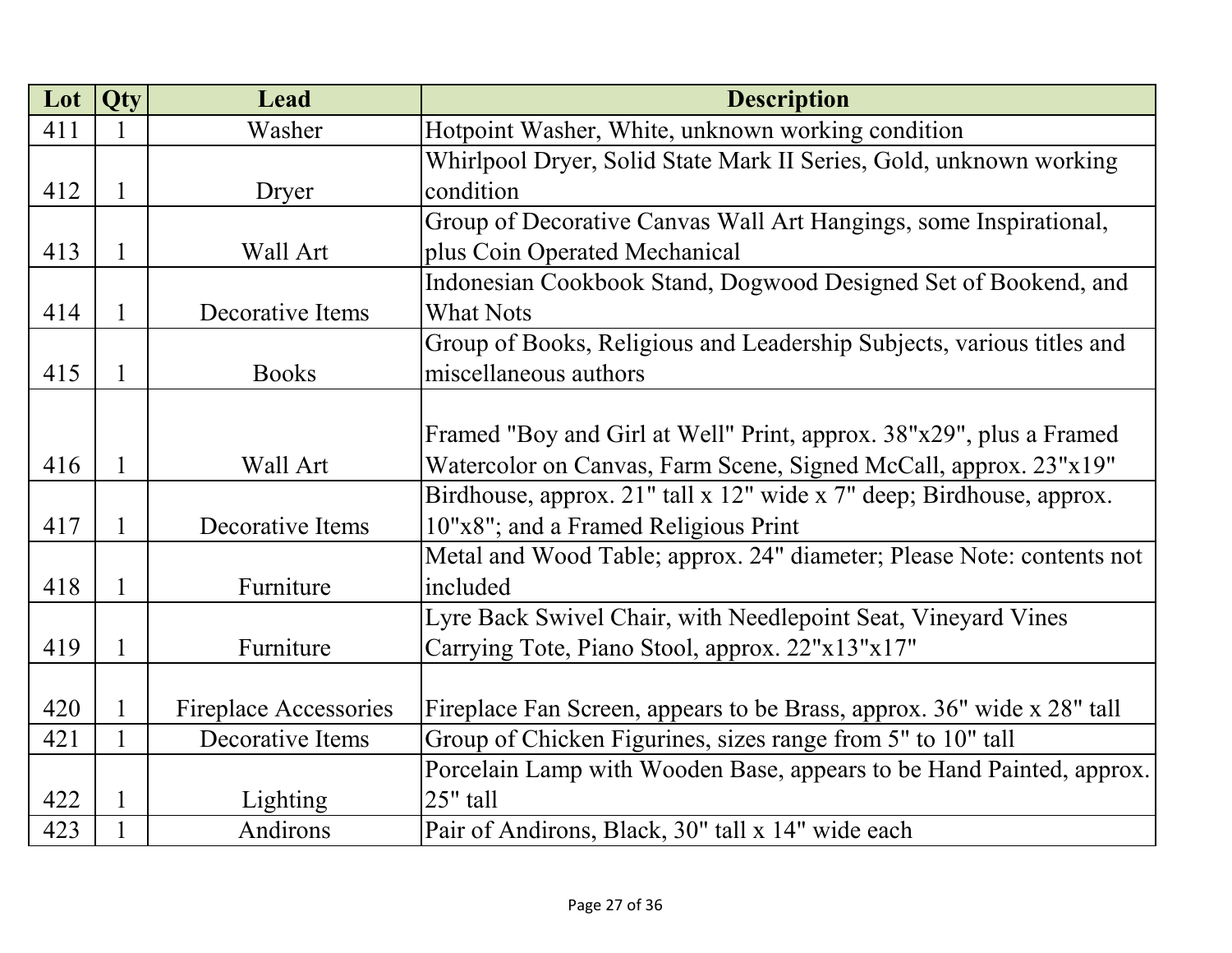| Lot | <b>Qty</b> | Lead                        | <b>Description</b>                                                       |
|-----|------------|-----------------------------|--------------------------------------------------------------------------|
|     |            |                             | Chicken Motif Cookie Jar, Victorian Lady Cookie Jar, and Pheasant        |
| 424 | 1          | Decorative Items            | Figurines                                                                |
|     |            |                             | Red and Gold Covered Urn, 20" tall, plus a Wall Plate Display, "School   |
|     |            |                             | Days" by Hummel, Numbered Series by Danbury Mint, plates are             |
| 425 | 1          | Decorative Items            | approx. 8.5"6.75"                                                        |
|     |            |                             | Oriental Style Coffee Table, Lacquered, approx. 40"x21"x16.5"; Please    |
| 426 | 1          | Furniture                   | Note: contents not included                                              |
|     |            |                             | Small Table Lamp, approx. 17" tall; Bear Figurine; Small Photo Frame;    |
| 427 | 1          | Decorative Items            | and "Blessed Family" Faux Rock                                           |
| 428 | 1          | Decorative Items            | Faux Plant in Brass Pot, filled with Ornaments, approx. 62" tall         |
| 429 | 1          | Electronics                 | 32" Sharp Component TV, unknown working condition, with Stand            |
|     |            |                             | Group of Decorative Items, includes Camel and Palm Figurine,             |
| 430 | 1          | Decorative Items            | approx.17" tall; Gold Camel; and Wall Pockets                            |
|     |            |                             | Pair of Metal and Glass Candle Holders, approx. 13" tall; plus a Stained |
| 431 | 1          | Decorative Items            | Glass and Metal Lantern Candle Holder                                    |
|     |            |                             | Group of Decorative Items, includes Artificial Plants and Flowers, Bear, |
| 432 | 1          | Decorative Items            | and "Welcome" Stained Glass Window Art, 12"x21"                          |
| 433 |            | Decorative Items            | Vintage Iron, Match Holder, Pie Pan with Painted Fruit Scene, etc.       |
|     |            |                             | Framed "Poems" Needlepoint, approx. 22"x17"; Framed Cross Stitch         |
| 434 | 1          | Decorative Items            | Piece, Colorful Throw Pillow, and Red Foot Stool                         |
|     |            |                             | Antique Mantel Clock, Columnar Design, Ornate, Black and Gold,           |
| 435 | 1          | <b>Antique Mantel Clock</b> | unknown working condition, approx. 17"x10"x7.5"                          |
| 436 |            | Decorative Items            | Matching Pair of Figurines, approx. 15" tall each                        |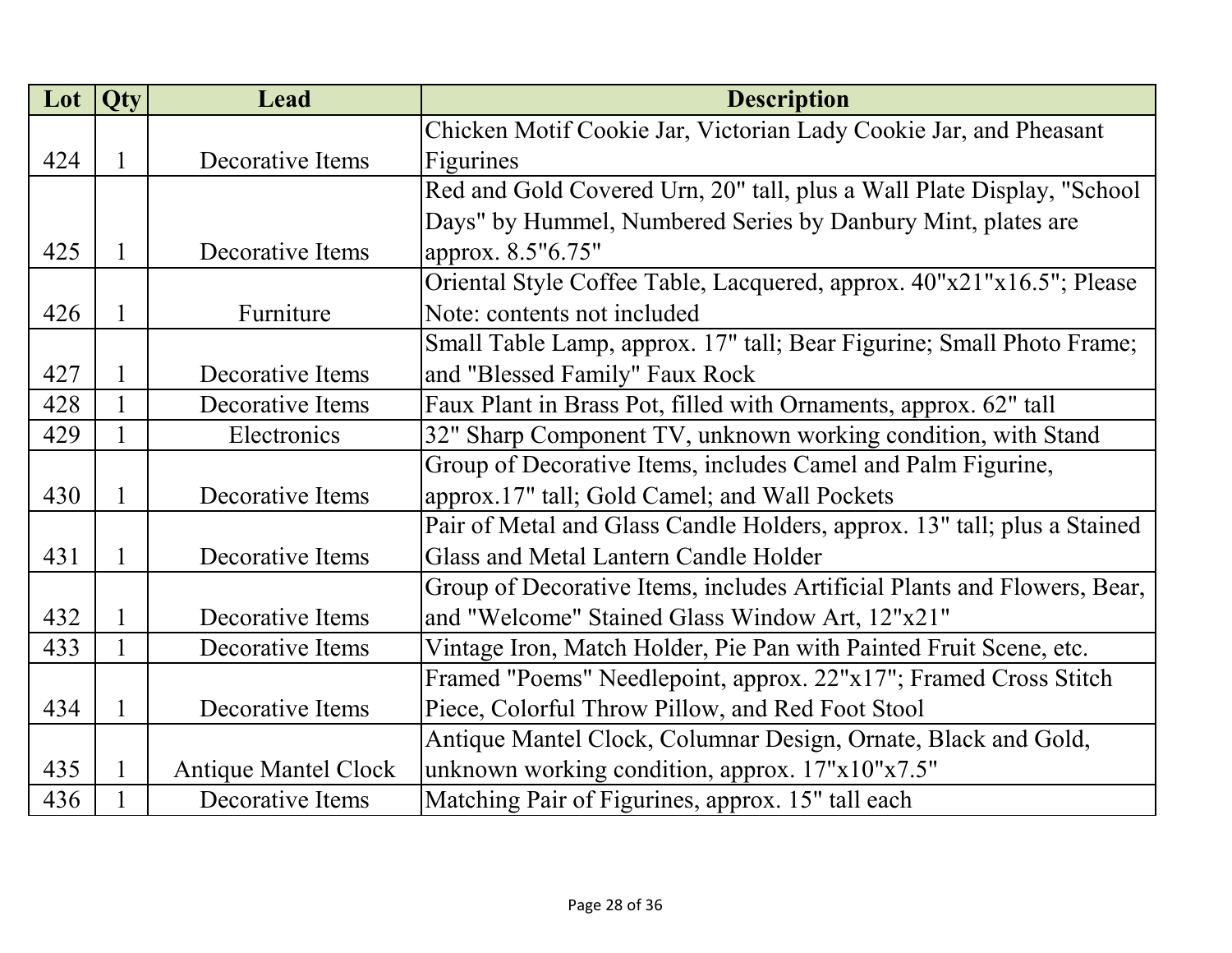| Lot | Qty | <b>Lead</b>                                      | <b>Description</b>                                                      |
|-----|-----|--------------------------------------------------|-------------------------------------------------------------------------|
|     |     |                                                  | Rooster Clock, approx. 9.5" diameter x 18" tall and Two Birdhouses,     |
| 437 | 1   | Decorative Items                                 | approx. 9" tall each                                                    |
|     |     |                                                  |                                                                         |
|     |     |                                                  | Group of Dolls, includes Bride Doll, approx. 18" tall; "Contessa" Doll, |
|     |     |                                                  | approx. 12" tall; Shirley Temple Doll, approx. 14" tall; Gorham "Sweet  |
| 438 | 1   | Dolls                                            | Inspiration Peppermint" Doll; and Scottish Piper Doll, approx. 15" tall |
|     |     |                                                  | Decorative Bowl, Faux Amaryllis, approx. 22" tall; Glass Figurine       |
| 439 | 1   | Decorative Items                                 | Cardinal Piece; and a Pottery Dish, approx. 8.5" tall                   |
|     |     |                                                  | Side Table with One Drawer, approx. 31"x19"x21"; Please Note:           |
| 440 | 1   | Furniture                                        | contents not included                                                   |
|     |     |                                                  |                                                                         |
|     |     |                                                  | Vintage Floor Lamp, Ornate and Colorful, Brass and Glass, approx. 59"   |
| 441 | 1   | Vintage Lighting                                 | tall, 11.5" arm, with a Designer Shade, marked Glynda Turley 1998       |
|     |     |                                                  |                                                                         |
| 442 | 1   | Wall Art                                         | Framed Oil on Wood, Red Zinnias, Signed C. Rowan, approx. 42"x30"       |
|     |     |                                                  | Red Lamp with Red Shade, approx. 16" tall and a Red Vase, approx. 6"    |
| 443 | 1   | Decorative Items                                 | tall                                                                    |
|     |     |                                                  | Oak Secretary, appears to be vintage, with Brass Pulls and Mirrored     |
| 444 | 1   | Furniture                                        | Back, approx. 29.5" wide x 15.5" deep x 48" tall                        |
| 445 |     | Wall Clock                                       | Seiko Wall Clock, approx. 15" diameter                                  |
|     |     | <b>Campbell University</b>                       |                                                                         |
| 446 |     | Items                                            | Group of Campbell University Items, includes Throws, Flags, Mugs, etc.  |
|     |     |                                                  | Group of Stationery and Desk Items, includes Staplers, Pens, Pencils,   |
| 447 |     | Stationery and Desk Items Letter Organizer, etc. |                                                                         |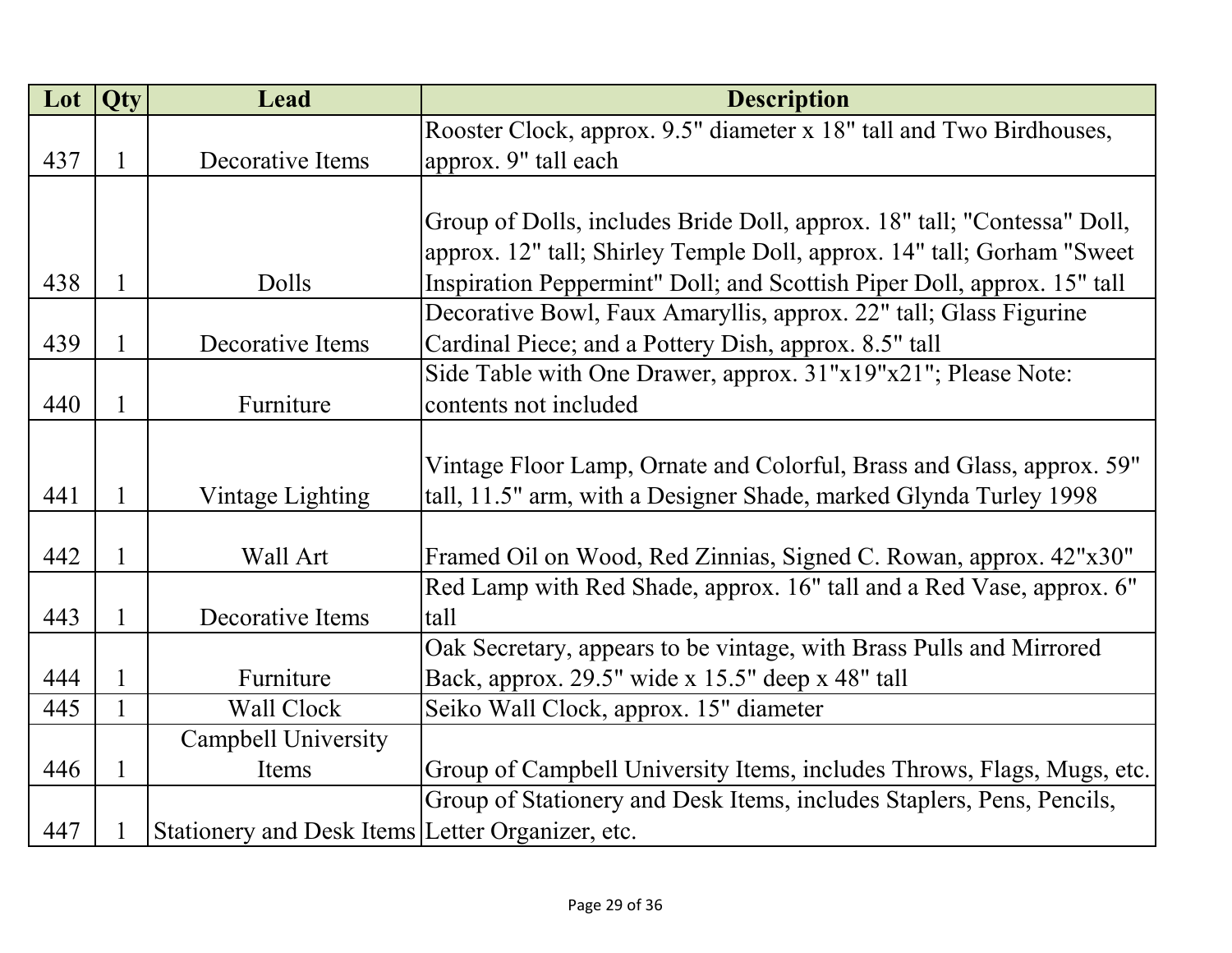| Lot | Qty          | Lead                        | <b>Description</b>                                         |
|-----|--------------|-----------------------------|------------------------------------------------------------|
|     |              |                             |                                                            |
|     |              | Pair of Concrete Planters   |                                                            |
| 448 | $\mathbf{1}$ | $16x16x141/2$ tall          | Pair of Concrete Planters 16x16x14 1/2 tall                |
| 449 | 1            | Trellis & Yard Art          | Trellis & Yard Art                                         |
|     |              | Concrete Monk w/ Child      |                                                            |
| 450 | $\mathbf{1}$ | 25"T                        | Concrete Monk w/ Child 25"T                                |
|     |              | <b>Concrete Bird Bath</b>   |                                                            |
|     |              | damaged bowl no pump        |                                                            |
| 451 | $\mathbf{1}$ | (36"W x 50"T)               | Concrete Bird Bath damaged bowl no pump (36"W x 50"T)      |
|     |              | Concrete Little Girl &      |                                                            |
| 452 | $\mathbf{1}$ | Planter $24$ "T & $12x5$    | Concrete Little Girl & Planter 24"T & 12x5                 |
|     |              | Concrete Nun & Child        |                                                            |
| 453 | $\mathbf{1}$ | 54"T                        | Concrete Nun & Child 54"T                                  |
| 454 | 1            | Plant Stands & Trellis      | Plant Stands & Trellis                                     |
|     |              | Outdoor Lantern & cast      |                                                            |
|     |              | grate $&$ cast shoe scraper |                                                            |
| 455 | $\mathbf{1}$ | w/Damage                    | Outdoor Lantern & cast grate & cast shoe scraper w/ Damage |
|     |              | 2 Cast Iron Chairs 22       |                                                            |
| 456 | 1            | 1/2x17x26 / 18x17x27        | 2 Cast Iron Chairs 22 1/2x17x26 / 18x17x27                 |
| 457 |              | <b>Plastic Plant Stand</b>  | <b>Plastic Plant Stand</b>                                 |
|     |              | Cast Iron 1/2 Round Door    |                                                            |
| 458 | 1            | Mat 34"x17"                 | Cast Iron 1/2 Round Door Mat 34"x17"                       |
|     |              | 2 Metal Plant Stands 14"R   |                                                            |
| 459 |              | x 34"T                      | 2 Metal Plant Stands 14"R x 34"T                           |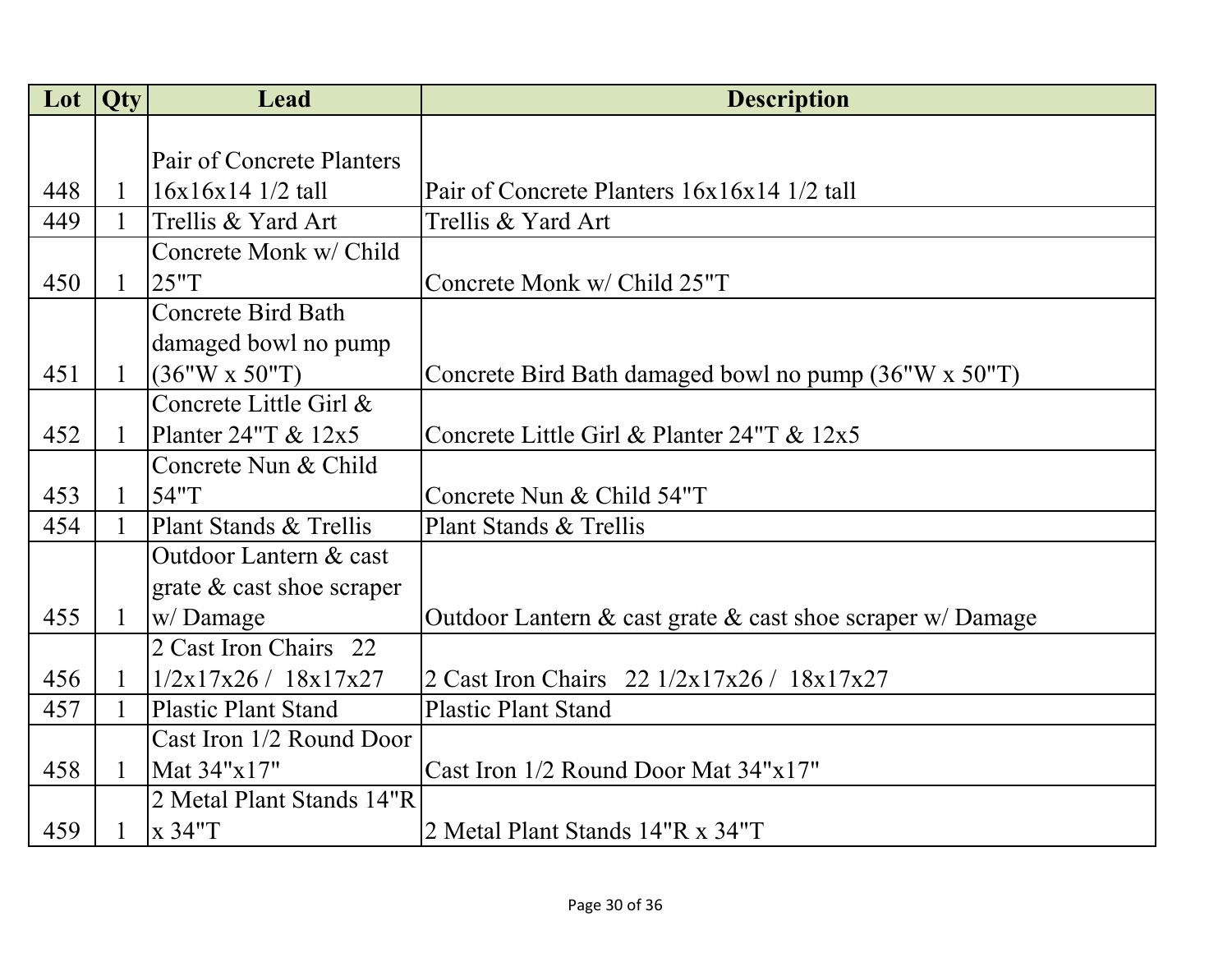| Lot | <b>Qty</b>   | Lead                        | <b>Description</b>                                                       |
|-----|--------------|-----------------------------|--------------------------------------------------------------------------|
|     |              | 2 Concrete Planters 21"R    |                                                                          |
| 460 | $\mathbf{1}$ | x 21"T                      | 2 Concrete Planters 21"R x 21"T                                          |
|     |              | Plastic Figurines & Foot    |                                                                          |
| 461 | $\mathbf{1}$ | <b>Steps</b>                | Plastic Figurines & Foot Steps                                           |
|     |              | Concrete Nun Figurine       |                                                                          |
| 462 | $\mathbf{1}$ | 33"T                        | Concrete Nun Figurine 33"T                                               |
|     |              |                             |                                                                          |
|     |              | 2 Tin Painted wall Art      |                                                                          |
| 463 | $\mathbf{1}$ |                             | Butterfly $33x35/38x18w/2$ Tin Painted wall Art Butterfly $33x35/38x18w$ |
|     |              | 2 Plaster Wedding           |                                                                          |
|     |              | Rabbits "One Broken         |                                                                          |
| 464 | 1            | ears" 20"T                  | 2 Plaster Wedding Rabbits "One Broken ears" 20"T                         |
|     |              |                             |                                                                          |
|     |              | Plaster Angel Broken        |                                                                          |
| 465 | 1            |                             | Wing, Duck, Angel, Cross   Plaster Angel Broken Wing, Duck, Angel, Cross |
|     |              | <b>Concrete Dutch Water</b> |                                                                          |
| 466 | $\mathbf{1}$ | Girl 30"T                   | Concrete Dutch Water Girl 30"T                                           |
| 467 | 1            | Metal Sun Dial 28"T         | Metal Sun Dial 28"T                                                      |
|     |              | Metal Bench(37"W x          |                                                                          |
|     |              | 20"D $x 28$ "T) &           |                                                                          |
| 468 | $\mathbf{1}$ | Table(20"R x 14"T)          | Metal Bench(37"W x 20"D x 28"T) & Table(20"R x 14"T)                     |
|     |              | Concrete Boy w/ Wheel       |                                                                          |
|     |              | Barrow & Little Girl        |                                                                          |
| 469 |              | <b>Broken</b>               | Concrete Boy w/ Wheel Barrow & Little Girl Broken                        |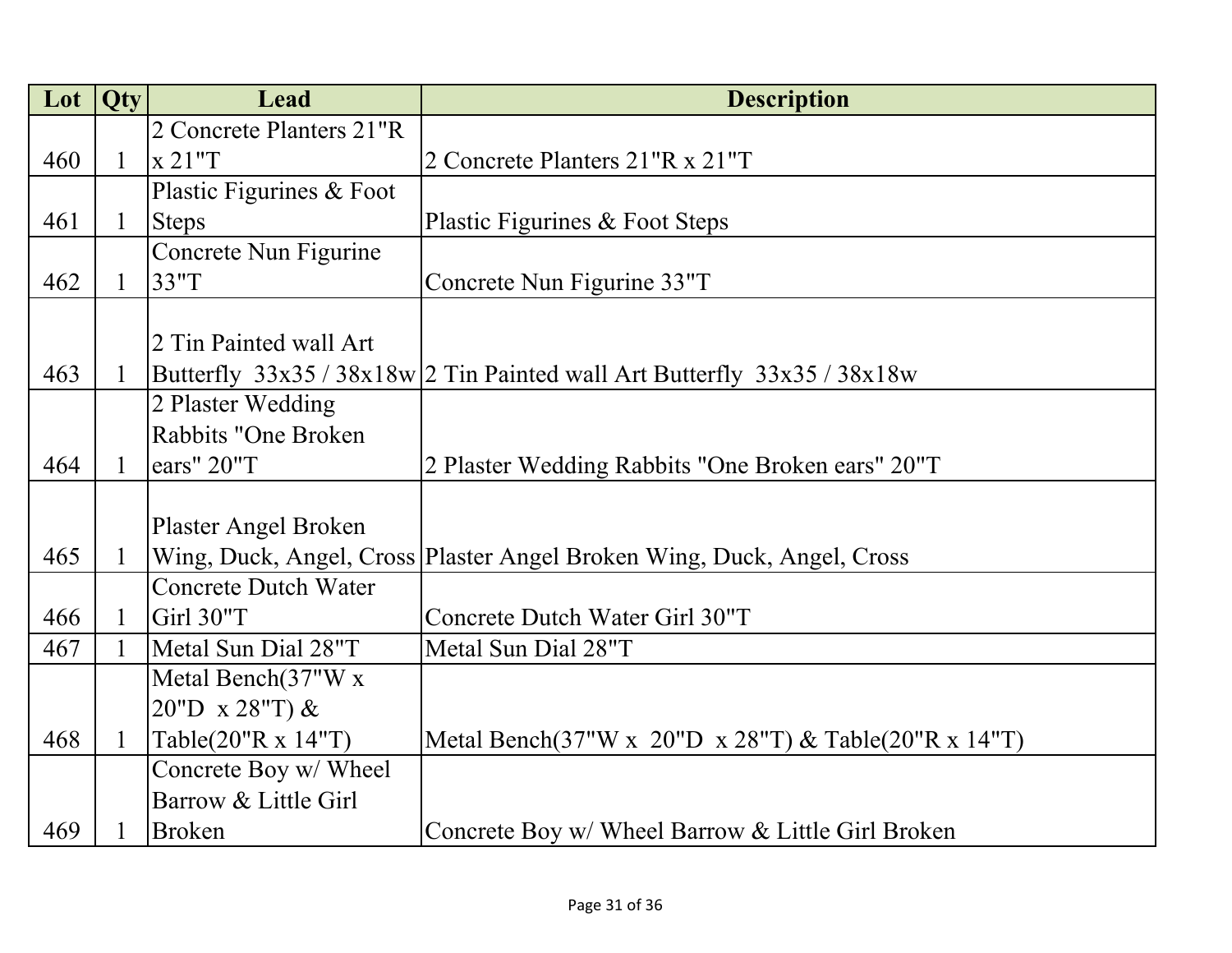| Lot | <b>Qty</b>   | Lead                               | <b>Description</b>                                |
|-----|--------------|------------------------------------|---------------------------------------------------|
|     |              | Concrete Le Procan w/              |                                                   |
| 470 | $\mathbf{1}$ | Fiddle 18"T                        | Concrete Le Procan w/ Fiddle 18"T                 |
|     |              | Misc. Water Cans,                  |                                                   |
|     |              | Butterfly, Bird House,             |                                                   |
| 471 | $\mathbf{1}$ | Coconuts                           | Misc. Water Cans, Butterfly, Bird House, Coconuts |
|     |              | Wooden Wind Mill 44"T              |                                                   |
| 472 | $\mathbf{1}$ | (needs work)                       | Wooden Wind Mill 44"T (needs work)                |
|     |              | $6'$ 1/2 Picnic Table /            |                                                   |
| 473 | $\mathbf{1}$ | Bench                              | 6' 1/2 Picnic Table / Bench                       |
|     |              | 6' 1/2 Picnic Table /              |                                                   |
| 474 | $\mathbf{1}$ | Bench                              | 6' 1/2 Picnic Table / Bench                       |
|     |              | 6' 1/2 Picnic Table /              |                                                   |
| 475 | $\mathbf{1}$ | Bench                              | 6' 1/2 Picnic Table / Bench                       |
| 476 | $\mathbf{1}$ | Wall Art 16 x 32                   | Wall Art 16 x 32                                  |
|     |              | Metal Bench & Wicker               |                                                   |
| 477 | 1            | Basket 36x16x30"T                  | Metal Bench & Wicker Basket 36x16x30"T            |
| 478 | 1            | 2 Plant Chairs 9" x 16"T           | 2 Plant Chairs 9" x 16"T                          |
| 479 |              | Group of Plastic Chairs            | Group of Plastic Chairs                           |
|     |              |                                    |                                                   |
|     |              | <b>Plaster Little Girl Reading</b> |                                                   |
| 480 | $\mathbf{1}$ | Book "Broken Toe" 18"              | Plaster Little Girl Reading Book "Broken Toe" 18" |
|     |              |                                    |                                                   |
|     |              | Pair of Concrete Planters          |                                                   |
| 481 |              | $\vert$ w/ cherubs 11 1/2R x 9T    | Pair of Concrete Planters w/ cherubs 11 1/2R x 9T |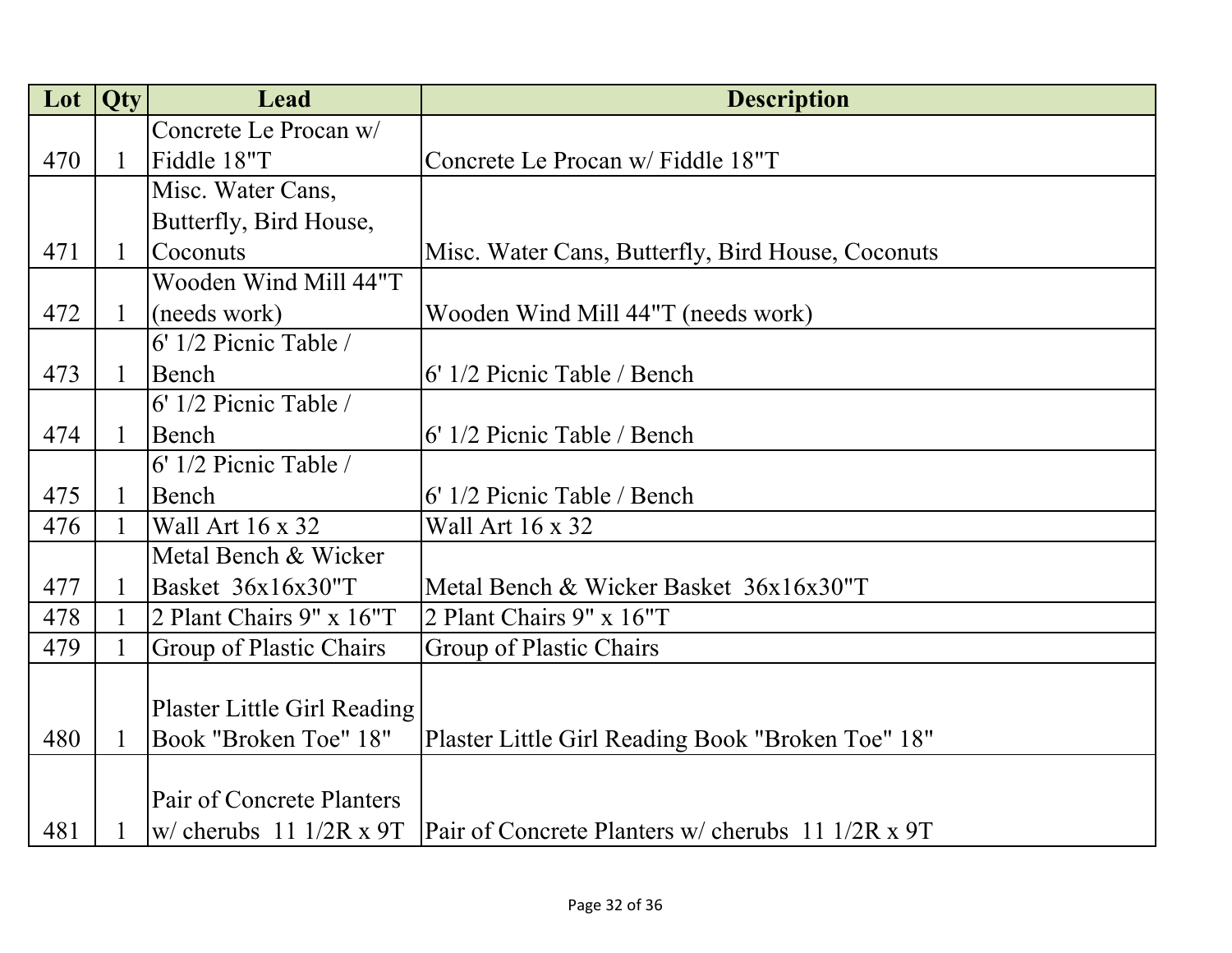| Lot | <b>Qty</b>   | Lead                                                | <b>Description</b>                                  |
|-----|--------------|-----------------------------------------------------|-----------------------------------------------------|
|     |              | Concrete Patio Table & 3                            |                                                     |
| 482 | $\mathbf{1}$ | Benches 42"R x 30"T                                 | Concrete Patio Table & 3 Benches 42"R x 30"T        |
|     |              | <b>Concrete Fountain Little</b>                     |                                                     |
| 483 | $\mathbf{1}$ | Girl 32"W x 41"T                                    | Concrete Fountain Little Girl 32"W x 41"T           |
|     |              |                                                     |                                                     |
| 484 | $\mathbf{1}$ | Plant Stand w/ Boys 20"T   Plant Stand w/ Boys 20"T |                                                     |
|     |              |                                                     |                                                     |
|     |              | Fountain "Broken Shelf"                             |                                                     |
| 485 | $\mathbf{1}$ | 31"W x 26"D x 32"T                                  | Fountain "Broken Shelf" 31"W x 26"D x 32"T          |
| 486 | $\mathbf{1}$ | Wooden Swing 61"W                                   | Wooden Swing 61"W                                   |
| 487 | $\mathbf{1}$ | Concrete Woman 39"T                                 | Concrete Woman 39"T                                 |
|     |              |                                                     |                                                     |
|     |              | Concrete Rabbit w/                                  |                                                     |
| 488 | $\mathbf{1}$ | broken ears, metal flower                           | Concrete Rabbit w/ broken ears, metal flower        |
| 489 | $\mathbf{1}$ | 3 Fiberglass Planters                               | 3 Fiberglass Planters                               |
|     |              | Concrete Angel w/ Harp                              |                                                     |
| 490 | $\mathbf{1}$ | 53"T x 29"W                                         | Concrete Angel w/ Harp 53"T x 29"W                  |
|     |              | 3 Wall Plaques 16", 17"                             |                                                     |
| 491 | $\mathbf{1}$ | & 9"                                                | 3 Wall Plaques 16", 17" & 9"                        |
|     |              | Wood & Metal Garden                                 |                                                     |
| 492 | $\mathbf{1}$ | Bench 50"W                                          | Wood & Metal Garden Bench 50"W                      |
| 493 | $\mathbf{1}$ | Concrete Squirrel 14"T                              | Concrete Squirrel 14"T                              |
|     |              |                                                     |                                                     |
| 494 | 1            |                                                     | Plaque & Metal Butterflys Plaque & Metal Butterflys |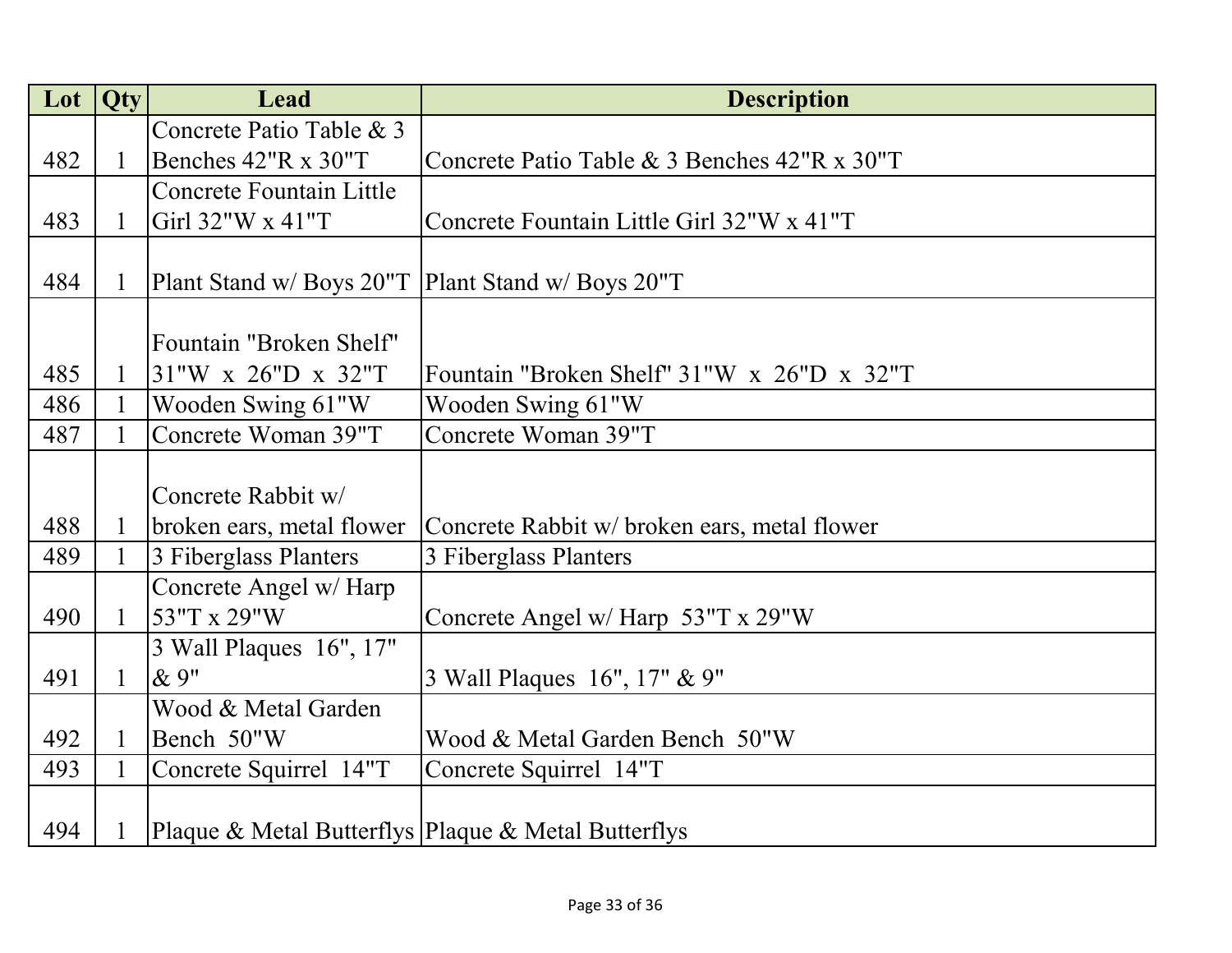| Lot | Qty          | <b>Lead</b>                                | <b>Description</b>                                                       |
|-----|--------------|--------------------------------------------|--------------------------------------------------------------------------|
|     |              | <b>Metal Lawn Ornament</b>                 |                                                                          |
| 495 | $\mathbf{1}$ | 52"T                                       | Metal Lawn Ornament 52"T                                                 |
|     |              | Metal Table & Yard Art,                    |                                                                          |
| 496 | $\mathbf{1}$ | Fox, Snail                                 | Metal Table & Yard Art, Fox, Snail                                       |
|     |              | Wood & Metal Garden                        |                                                                          |
| 497 | $\mathbf{1}$ | Bench                                      | Wood & Metal Garden Bench                                                |
|     |              | Concrete Boy w/ Duck &                     |                                                                          |
| 498 | $\mathbf{1}$ | Planter 23"T                               | Concrete Boy w/ Duck & Planter 23"T                                      |
| 499 | $\mathbf{1}$ | Rooster 19" & Plaques                      | Rooster 19" & Plaques                                                    |
|     |              |                                            |                                                                          |
|     |              | Metal Patio Table w/2                      |                                                                          |
| 500 | $\mathbf{1}$ | chairs $28 \frac{1}{2}$ x $27 \frac{1}{2}$ | Metal Patio Table w/ 2 chairs $28 \frac{1}{2}$ $R \times 27 \frac{1}{2}$ |
| 501 | 1            | Wooden Swing 64"W                          | Wooden Swing 64"W                                                        |
|     |              |                                            |                                                                          |
|     |              | Concrete Bird Bath /                       |                                                                          |
| 502 | 1            | Fountain 53"T x 30"W                       | Concrete Bird Bath / Fountain 53"T x 30"W                                |
|     |              | 2 Plastic & 1 Handmade                     |                                                                          |
| 503 | 1            | <b>Chairs</b>                              | 2 Plastic & 1 Handmade Chairs                                            |
|     |              | Pawleys Island Rope                        |                                                                          |
| 504 | $\mathbf{1}$ | Swing                                      | Pawleys Island Rope Swing                                                |
|     |              |                                            |                                                                          |
|     |              | 41 1/2" Rocking Bench $\&$                 |                                                                          |
| 505 |              | 2 - 24" Rocking Chairs                     | $ 41 \frac{1}{2}$ " Rocking Bench & 2 - 24" Rocking Chairs               |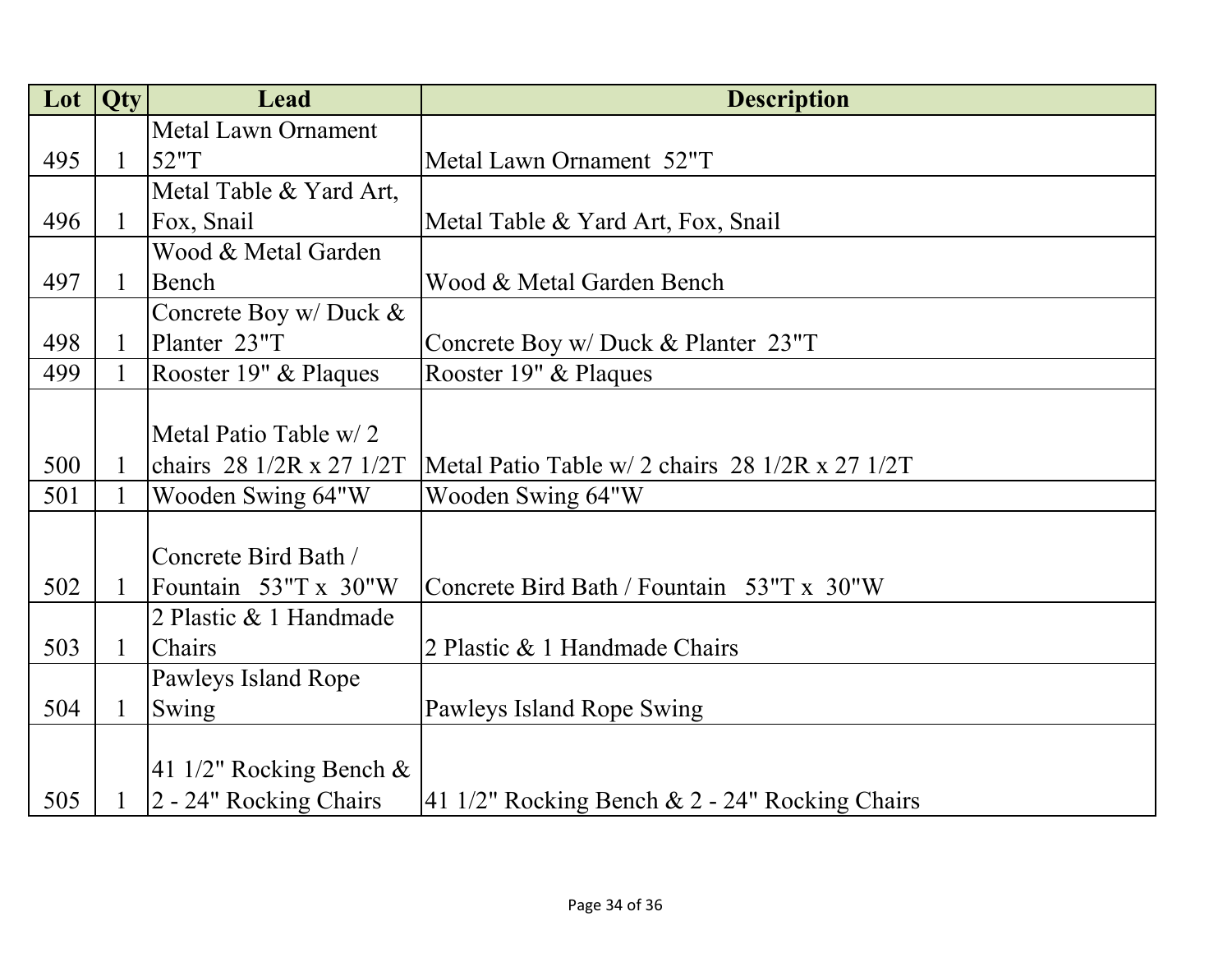| Lot | Qty          | Lead                       | <b>Description</b>                                                                    |
|-----|--------------|----------------------------|---------------------------------------------------------------------------------------|
|     |              |                            |                                                                                       |
|     |              | Bamboo Torch / Fountain    |                                                                                       |
| 506 | $\mathbf{1}$ | $ 51"$ T some damage       | Bamboo Torch / Fountain 51"T some damage                                              |
|     |              | Wood & Metal Garden        |                                                                                       |
| 507 | $\mathbf{1}$ | Bench 49 1/2" w            | Wood & Metal Garden Bench 49 1/2" w                                                   |
|     |              | Angel "Broken Wing" $&$    |                                                                                       |
| 508 | $\mathbf{1}$ | <b>Kissing Doves</b>       | Angel "Broken Wing" & Kissing Doves                                                   |
|     |              | Well House w/ Tickle &     |                                                                                       |
| 509 | 1            | <b>Bucket</b>              | Well House w/ Tickle & Bucket                                                         |
|     |              | Concrete Cat, Solar light, |                                                                                       |
| 510 | $\mathbf{1}$ | & Concrete Base            | Concrete Cat, Solar light, & Concrete Base                                            |
|     |              |                            |                                                                                       |
|     |              | Frigidaire Refrigerator    |                                                                                       |
|     |              | "unknown condition"        |                                                                                       |
|     |              |                            | Model: FFTR1821QW5A   Frigidaire Refrigerator "unknown condition" Model: FFTR1821QW5A |
| 511 | 1            | Manufactured 06/16         | Manufactured 06/16                                                                    |
|     |              | Frigidaire Stacked         |                                                                                       |
|     |              | Washer/dryer Combo         |                                                                                       |
|     |              | "unknown condition"        | Frigidaire Stacked Washer/dryer Combo "unknown condition" Model:                      |
| 512 |              | Model: FEX831FS2           | <b>FEX831FS2</b>                                                                      |
|     |              | Trashcans and              |                                                                                       |
| 513 |              | Kneedlepoint               | <b>Trashcans and Kneedlepoint</b>                                                     |
| 514 |              | Andirons                   | Andirons                                                                              |
| 515 |              | Half Step 48" wide         | Half Step 48" wide                                                                    |